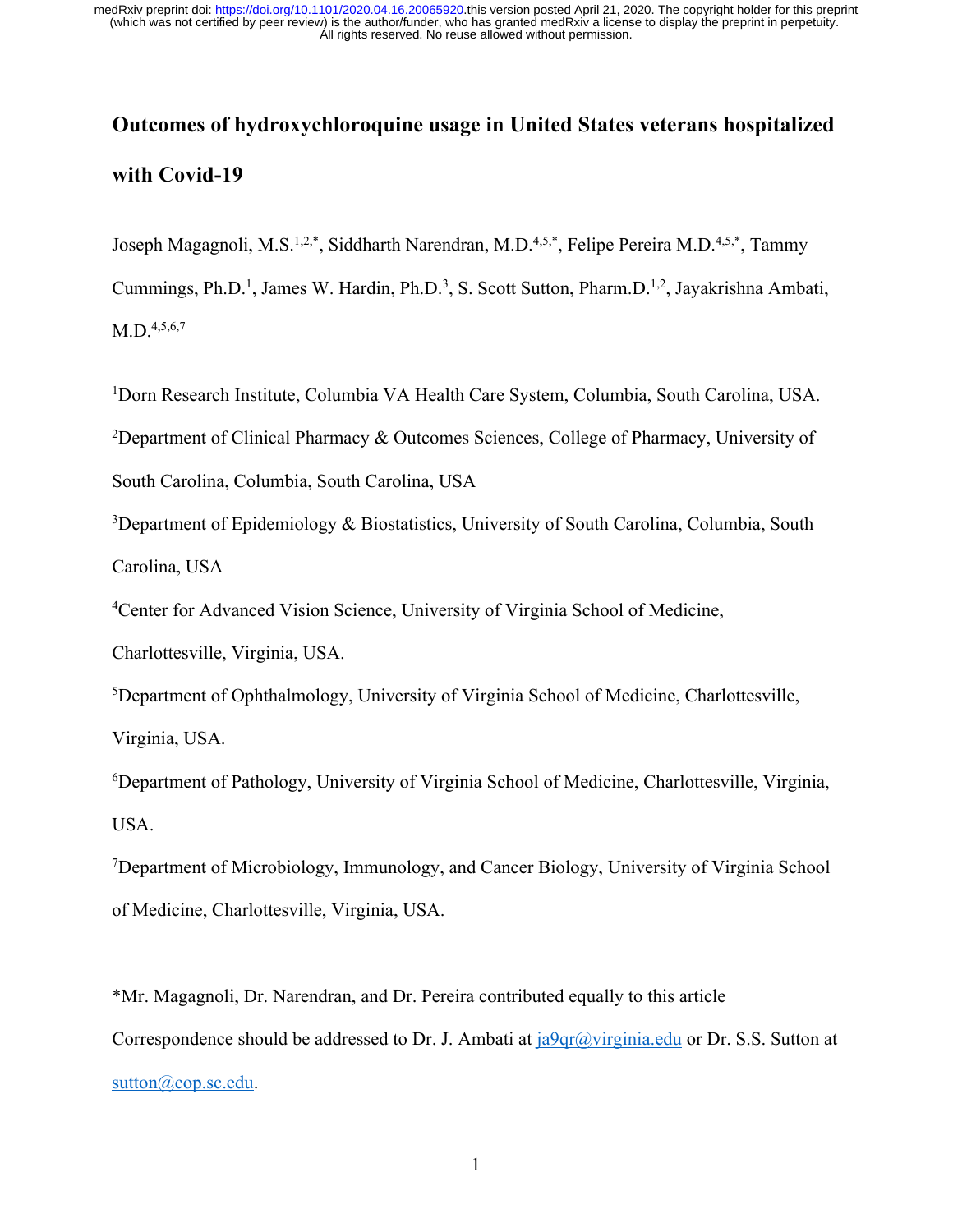## **ABSTRACT**

#### **BACKGROUND:**

Despite limited and conflicting data on the use of hydroxychloroquine in patients with Covid-19, the U.S. Food and Drug Administration has authorized the emergency use of this drug when clinical trials are unavailable or infeasible. Hydroxychloroquine, alone or in combination with azithromycin, is being widely used in Covid-19 therapy based on anecdotal and limited observational evidence.

## **METHODS:**

We performed a retrospective analysis of data from patients hospitalized with confirmed SARS-CoV-2 infection in all United States Veterans Health Administration medical centers until April 11, 2020. Patients were categorized based on their exposure to hydroxychloroquine alone (HC) or with azithromycin (HC+AZ) as treatments in addition to standard supportive management for Covid-19. The two primary outcomes were death and the need for mechanical ventilation. We determined the association between treatment and the primary outcomes using competing risk hazard regression adjusting for clinical characteristics via propensity scores. Discharge and death were taken into account as competing risks and subdistribution hazard ratios are presented.

#### **RESULTS:**

A total of 368 patients were evaluated (HC,  $n=97$ ; HC+AZ,  $n=113$ ; no HC,  $n=158$ ). Rates of death in the HC, HC+AZ, and no HC groups were 27.8%, 22.1%, 11.4%, respectively. Rates of ventilation in the HC, HC+AZ, and no HC groups were 13.3%, 6.9%, 14.1%, respectively.

2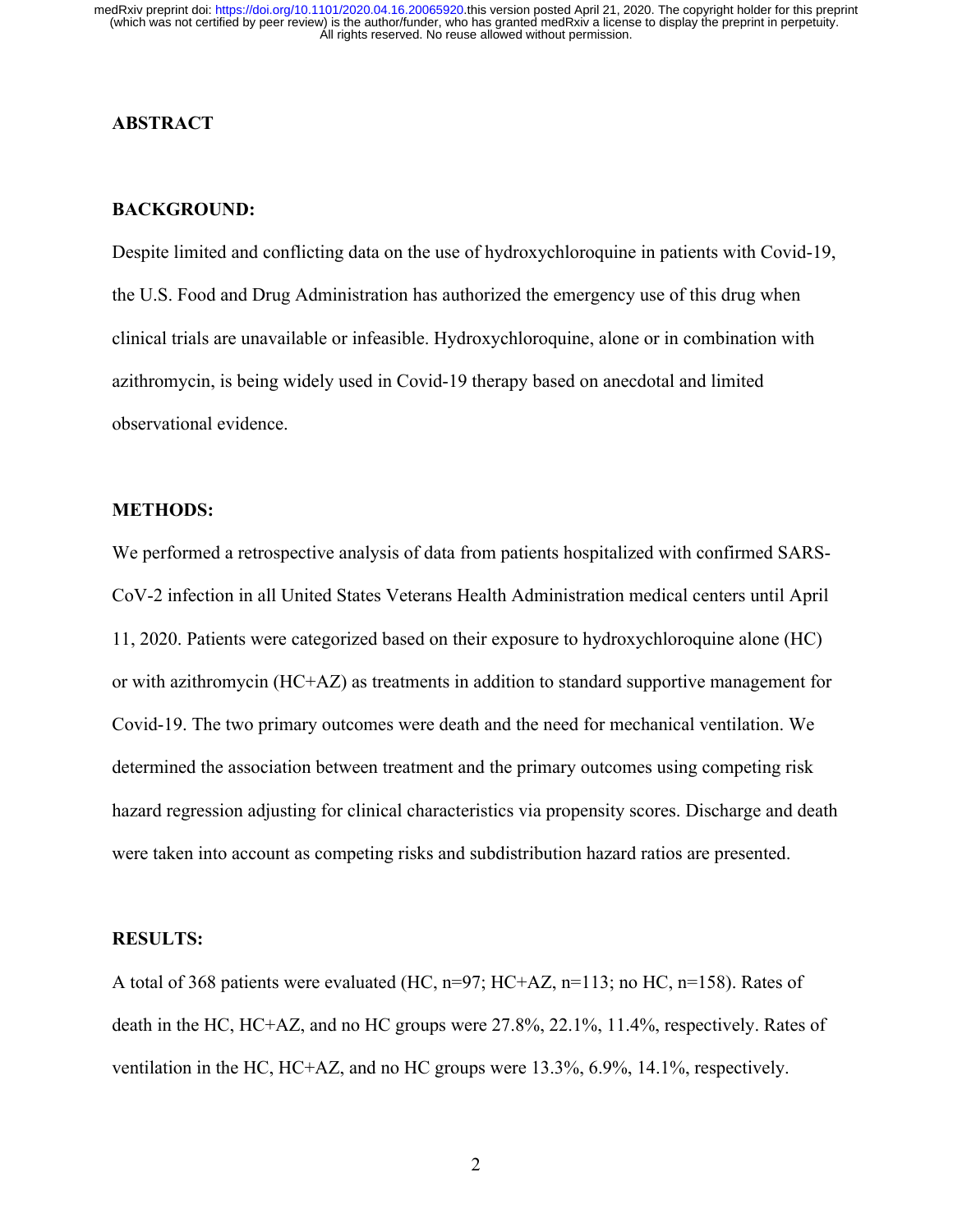Compared to the no HC group, the risk of death from any cause was higher in the HC group (adjusted hazard ratio, 2.61; 95% CI, 1.10 to 6.17; P=0.03) but not in the HC+AZ group (adjusted hazard ratio, 1.14; 95% CI, 0.56 to 2.32; P=0.72). The risk of ventilation was similar in the HC group (adjusted hazard ratio, 1.43; 95% CI, 0.53 to 3.79; P=0.48) and in the HC+AZ group (adjusted hazard ratio, 0.43; 95% CI, 0.16 to 1.12; P=0.09), compared to the no HC group.

# **CONCLUSIONS:**

In this study, we found no evidence that use of hydroxychloroquine, either with or without azithromycin, reduced the risk of mechanical ventilation in patients hospitalized with Covid-19. An association of increased overall mortality was identified in patients treated with hydroxychloroquine alone. These findings highlight the importance of awaiting the results of ongoing prospective, randomized, controlled studies before widespread adoption of these drugs.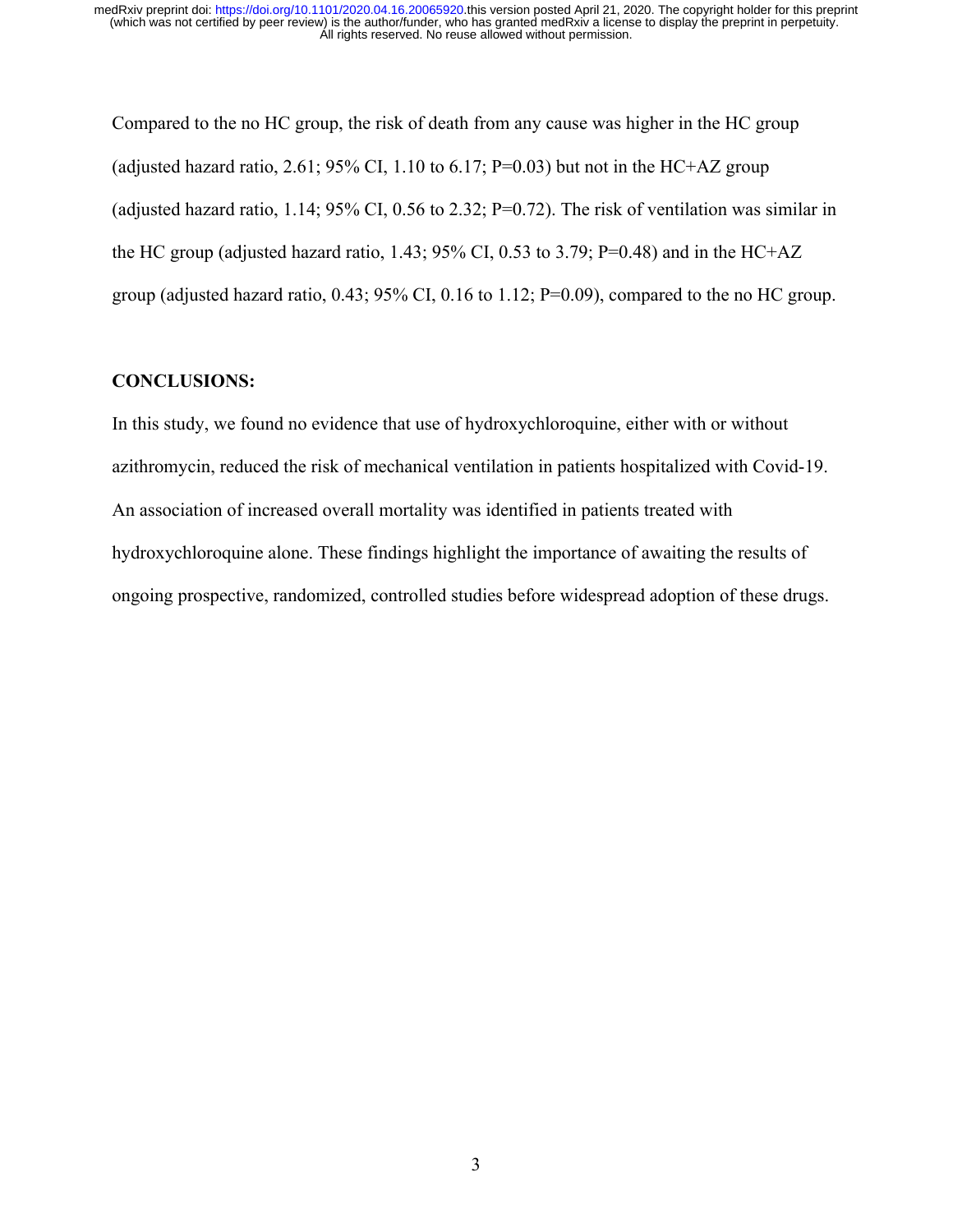The rapidity of the Covid-19 pandemic has exerted inordinate pressure on clinicians and drug regulatory agencies throughout the world to expedite development, approval, and deployment of both experimental drugs and repurposing of existing therapeutics. Among the myriad therapeutics advanced as potential repurposing candidates for Covid-19, the antimalarial and immunomodulatory drug hydroxychloroquine has captured great attention following an openlabel, non-randomized, single treatment center study that reported efficacy of hydroxychloroquine and a potential synergistic effect with the macrolide antibiotic azithromycin, in improving viral clearance in Covid-19 patients.<sup>1</sup> The resulting spotlight and public interest has led to its soaring utilization in Covid-19, drug shortages impacting its use in labeled indications, and stockpiling by countries.

Subsequent studies have not identified a similar benefit of hydroxychloroquine in Covid-19<sup>2-5</sup> and concerns have been raised about the original positive study.6,7 Nevertheless, the United States Food and Drug Administration used its emergency authority for only the second time ever to permit the use of a drug for an unapproved indication<sup>8</sup> in the case of hydroxychloroquine for Covid-19 in situations where clinical trials are unavailable or infeasible.<sup>9</sup>

Multiple prospective, randomized trials of hydroxychloroquine are now underway and will, in due course, provide valuable information about safety and efficacy. However, given its increasingly widespread use, not only as therapy but also as prophylaxis for Covid-19, there is a great and immediate need to obtain insights into the clinical outcomes among patients currently treated with hydroxychloroquine, particularly because of the non-negligible toxicities associated with its use.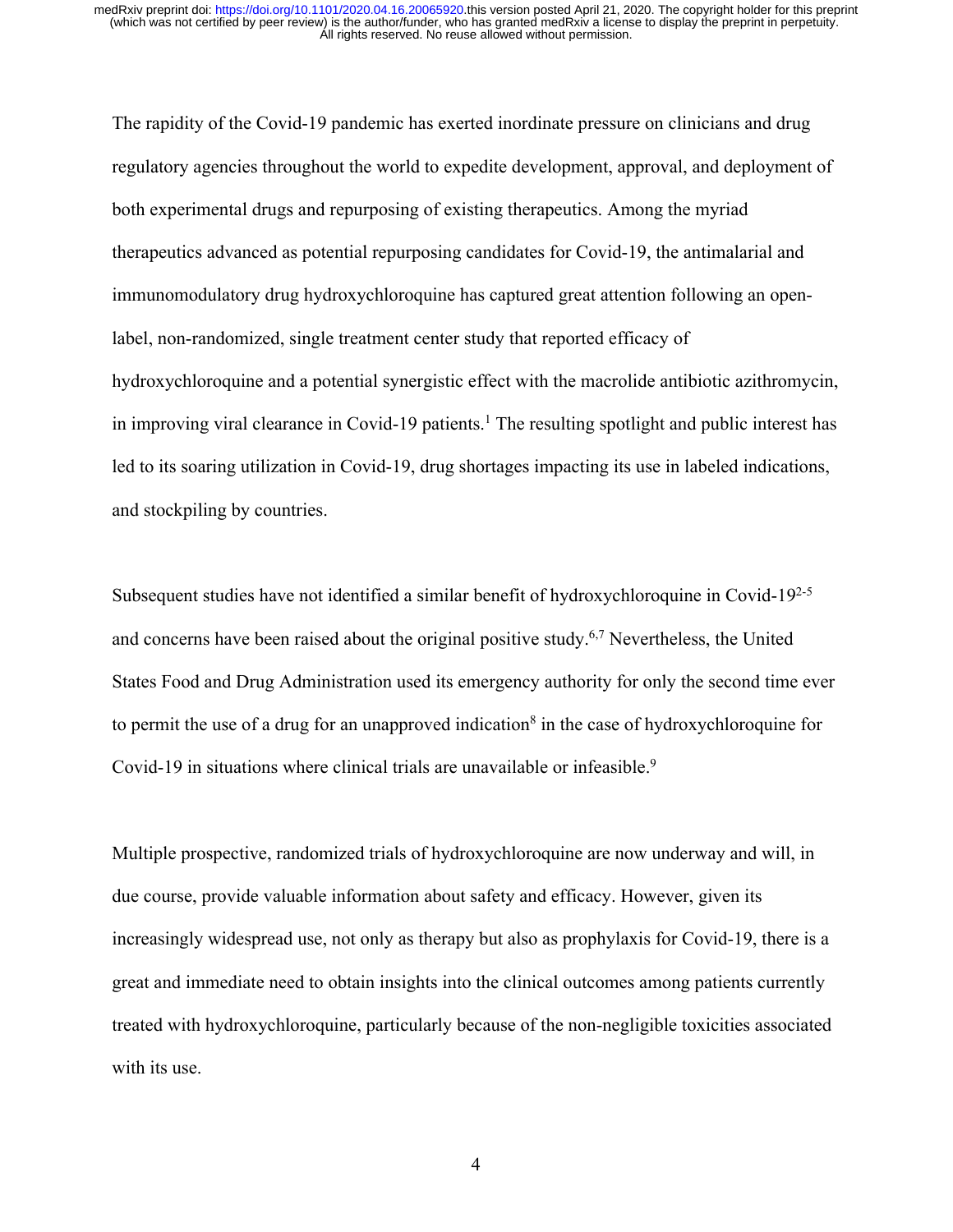Therefore, we conducted a retrospective analysis of patients hospitalized with Covid-19 in all the Veterans Health Administration medical centers across the United States to analyze the associations between hydroxychloroquine and azithromycin use and clinical outcomes. The findings of this nationwide study of one of the most complete national datasets in the United States can accelerate our understanding of the outcomes of these drugs in Covid-19 while we await the results of the ongoing prospective trials.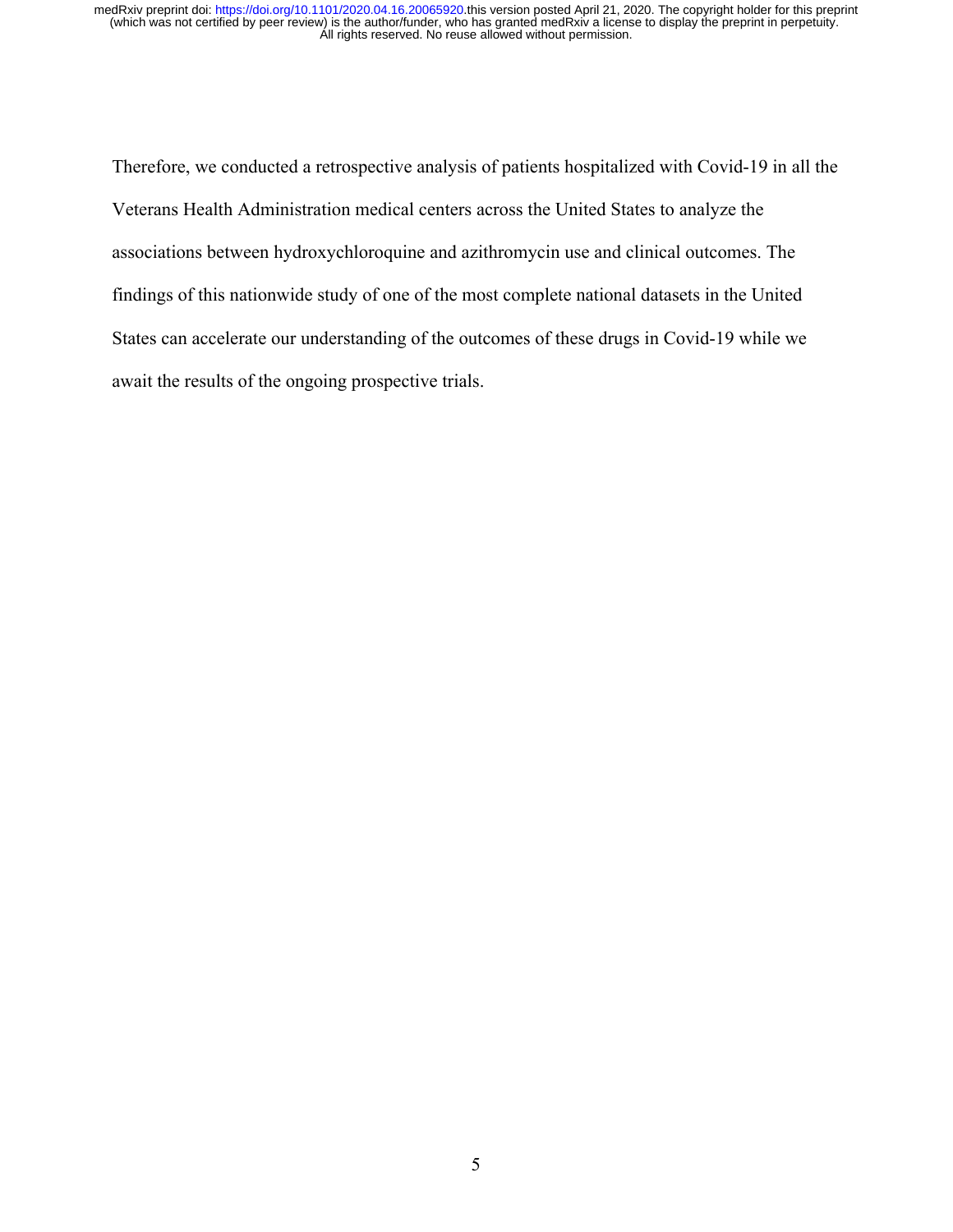# **METHODS**

# **STUDY DESIGN**

This national retrospective cohort study evaluated information on hospitalized patients with confirmed SARS-CoV-2 infection using data from the Department of Veterans Affairs (VA). Data were extracted from the Veterans Affairs Informatics and Computing Infrastructure (VINCI), which includes inpatient, outpatient data (coded with International Classification of diseases (ICD) revision 9-CM, revision 10-CM), laboratory, and pharmacy claims. The completeness, utility, accuracy, validity, and access methods are described on the VA website, http://www.virec.research.va.gov. This study was conducted in compliance with the Department of Veterans Affairs requirements, received VA Institutional Review Board, and VA Research & Development approval.

#### **STUDY POPULATION**

We developed a cohort comprising patients with laboratory confirmed SARS-CoV-2 infection in an inpatient setting. SARS-CoV-2 status was classified by laboratory results that were extracted from VA laboratory data. A text search for SARS-CoV-2 laboratory tests was used to query VA lab results. The study index date was defined as the date of a hospitalization with a positive SARS-CoV-2 laboratory test. Index dates range from March 9, 2020 to April 11, 2020, and patients were followed from index until hospital discharge or death. The period prior to index is designated as the baseline period and on or after index is designated the follow-up period.  Patients were included in the study if their information included 1) a body mass index, 2) vital

6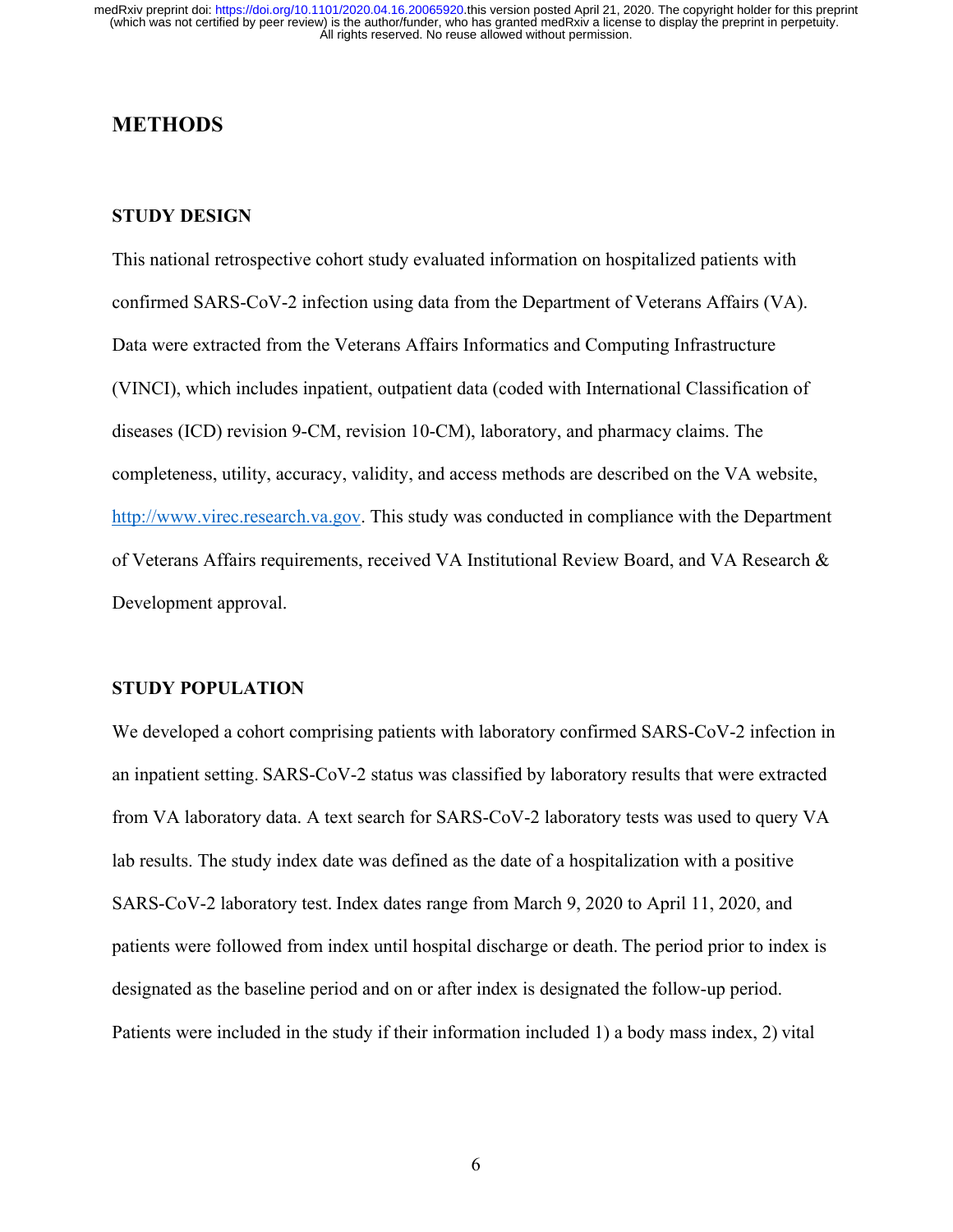signs during an encounter (temperature, heart rate and blood pressure), and 3) discharge disposition status available for the hospitalization.

#### **OUTCOMES AND EXPOSURE CODING**

The study outcomes are the result of the hospitalization (discharge or death), whether ventilation was required, and the result of hospitalization among patients requiring ventilation. Ventilator usage was coded using HCPCS/CPT codes (31500, 94003, 94002, E0463) and ICD-10-PCS codes (5A0955, 5A0945, 5A0935, 5A1522F, 5A1522G, 5A1522H). The results of the hospitalization were coded from the discharge disposition status on the inpatient record. Hospitalization data were taken from the VA inpatient hospitalization data.

Patients were assigned to one of three cohorts based on medication exposure to hydroxychloroquine (HC) and azithromycin (AZ): 1) HC-treated; 2) HC- and AZ-treated; or 3) HC-untreated. Patients were exposed to hydroxychloroquine if they had a dispensed drug from the VA bar code medication administration (BCMA) data file during their hospitalization. Similarly, if patients received azithromycin with hydroxychloroquine during their hospitalization they were categorized HC- and AZ-treated. Patients with no hydroxychloroquine exposure were coded as HC unexposed. To examine the association with ventilation, the time of hydroxychloroquine and azithromycin dispense was coded dynamically, before or after ventilator support.

#### **COVARIATES**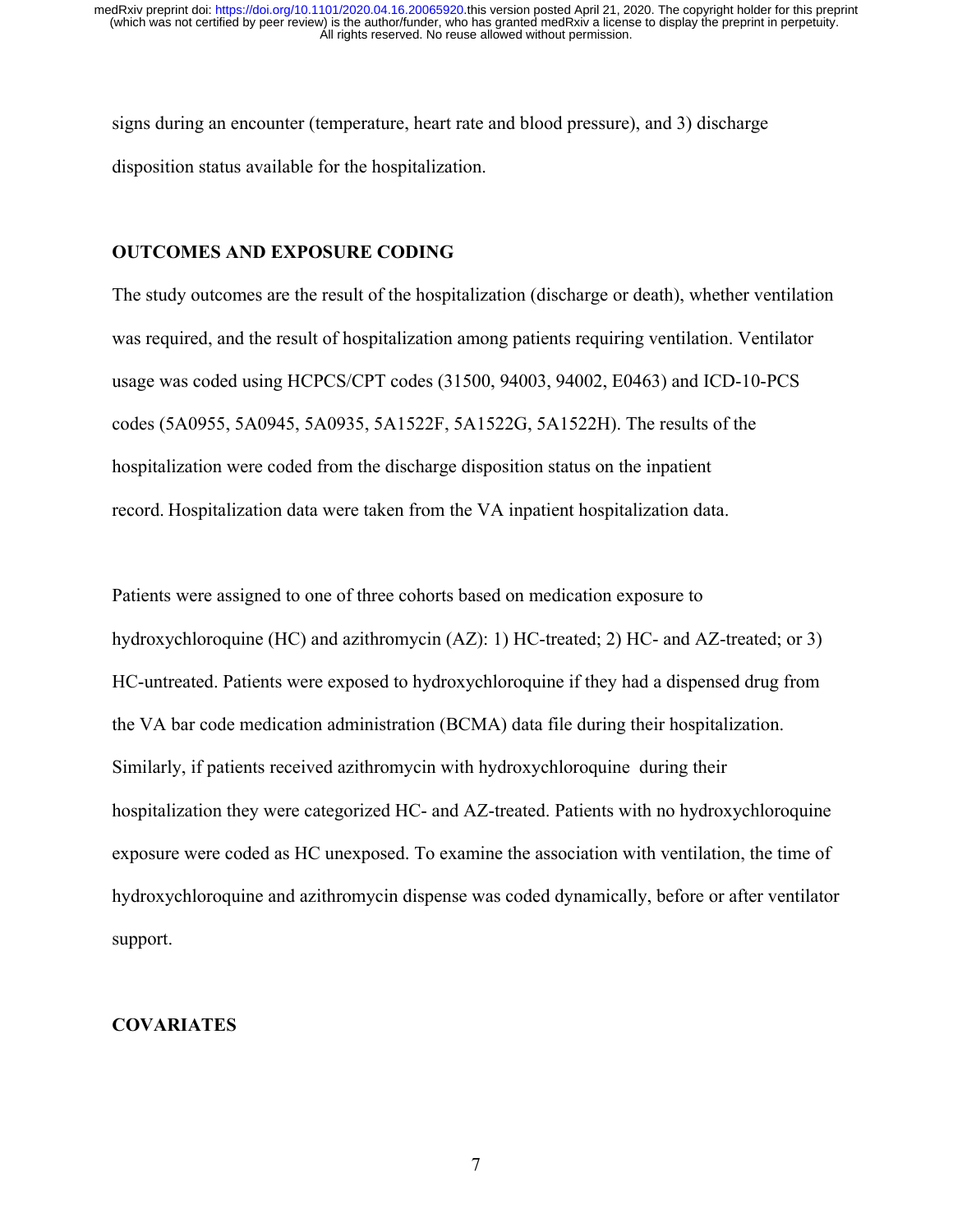At baseline (date of admission), for each patient, we extracted demographic, comorbid, clinical (vital sign) and pharmacy data including information associated with increasing severity of Covid-19.<sup>10,11</sup> Demographic and clinical characteristics included age, sex, race, and body mass index (BMI). For comorbid conditions, we utilized ICD-10-CM codes and calculated the Charlson comorbidity index from relevant patient data. Vital sign data include heart rate, pulse oximetry, respirations, temperature, and blood pressure (BP). All vital sign data were collected at the first set of vital results during the patient's hospitalization and all were prior to ventilation if applicable. Laboratory data during hospitalization were also evaluated for each patient and consisted of liver function tests, albumin, bilirubin, creatinine, blood urea nitrogen, erythrocytes, hematocrit, platelets, white blood cells, C-reactive protein, procalcitonin, troponin, and erythrocyte sedimentation rate.

#### **STATISTICAL ANALYSIS**

The statistical analysis for this study was conducted in multiple steps. First, we generated summaries of the baseline demographic, comorbid, and clinical characteristics for each cohort treatment group (HC, HC+AZ, and no HC). To summarize differences across treatment groups, continuous variables were analyzed with the ANOVA F-test and categorical variables with the chi-square test. Second, we compared the frequencies of patients who required ventilation, died or were discharged from the hospital by treatment status using the chi-square test. Third, to assess the association between treatment status and the study outcomes we estimated the Fine and Gray competing risk proportional hazards model.<sup>12,13</sup> Models analyzing the outcome of death took into account the competing risk of discharge. Models analyzing the outcome of ventilation took into account the competing risks of discharge and death prior to ventilation. Using the Fine

8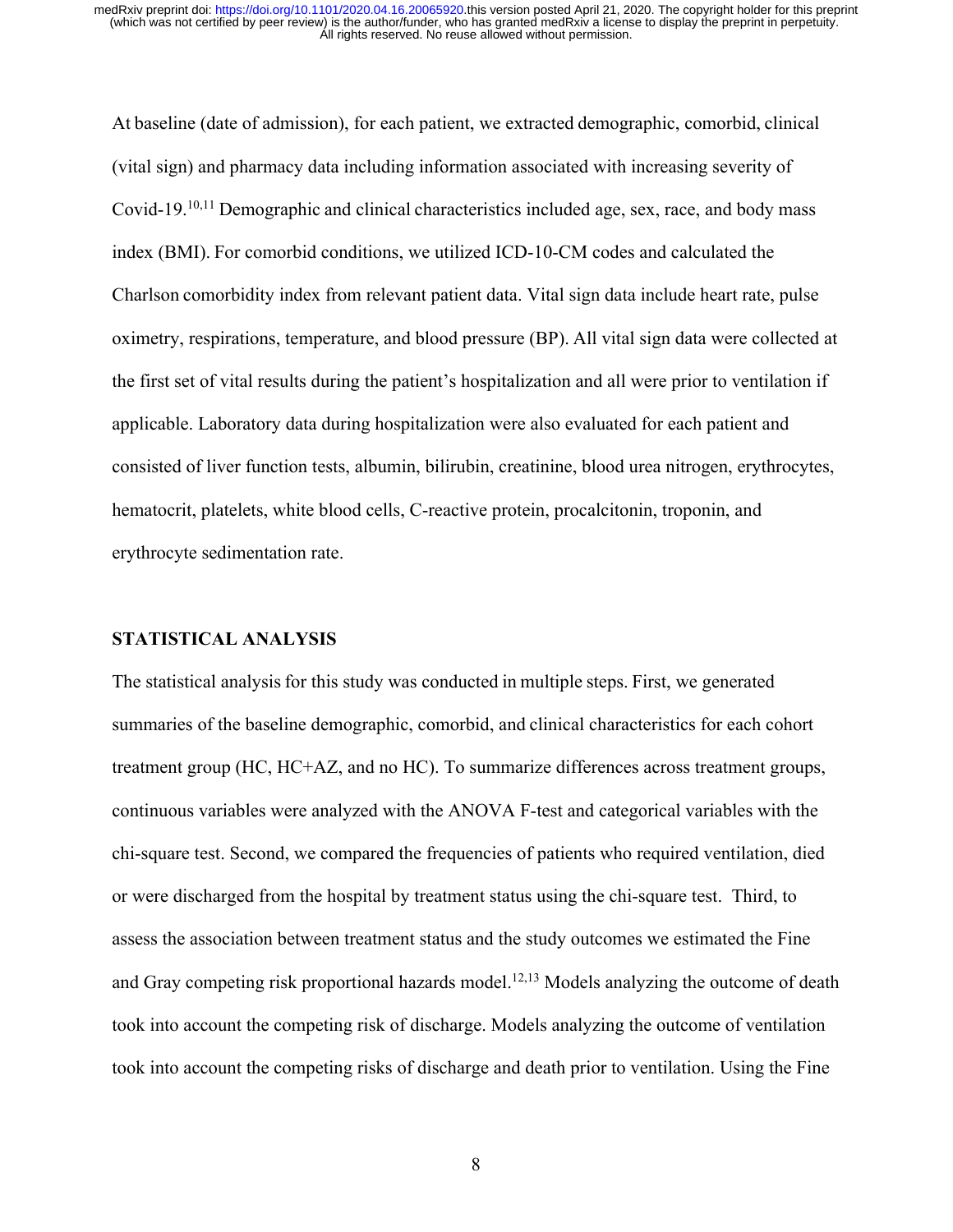and Gray proportional hazards model we estimated the subdistribution hazard ratio, which represents the instantaneous event rate in patients who have not experienced the event or experienced a competing event.12 The proportional hazards assumption was tested as previously described<sup>14</sup> using the implementation within the R package goftte.<sup>15</sup> No violations of the proportional hazard assumption were identified. To account for non-randomized assignment to the treatment groups, we utilized propensity score adjustment. For the outcomes of death and death after ventilation, we created propensity scores for hydroxychloroquine use alone and hydroxychloroquine and azithromycin use during the hospital stay. For the ventilation outcome, we created propensity scores for hydroxychloroquine use alone prior to ventilation and hydroxychloroquine and azithromycin use prior to ventilation. Both sets of propensity scores were estimated via multinomial logistic regression of treatment group. All baseline covariates were included in the propensity score models. The propensity scores were entered into the outcome models with restricted cubic splines.16 Statistical analyses were performed with the use of SAS software, version 9.4 (SAS Institute) and R software, version 3.6.1 (the R project [http://r-project.org]).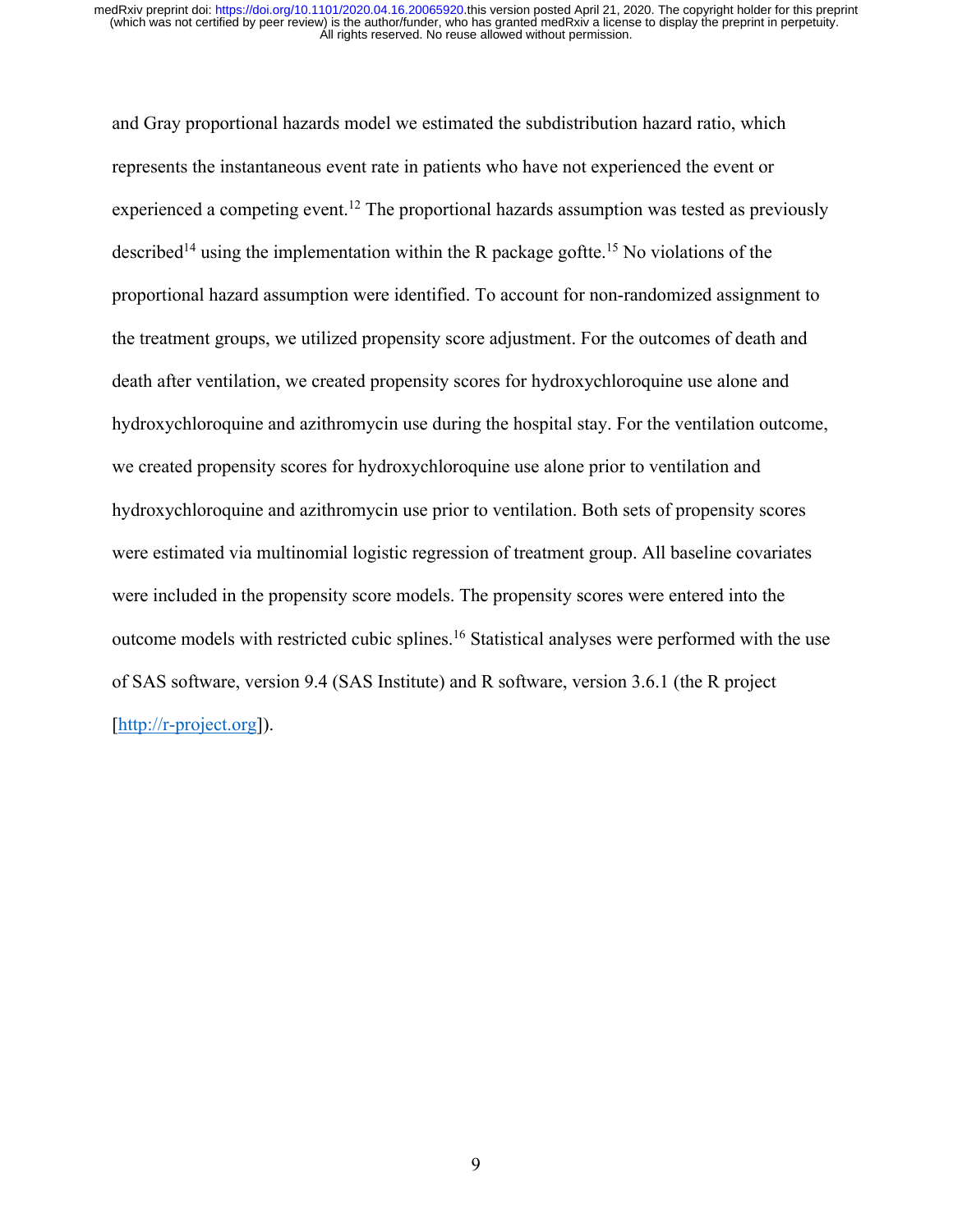# **RESULTS**

We identified all 385 patients who were hospitalized with confirmed SARS-CoV-2 infection at Veterans Health Administration medical centers across the United States and either died or were discharged as of April 11, 2020. Because the number of female patients in this cohort (17) was too small to permit robust statistical analyses, we evaluated the remaining 368 male patients in this study. Patients were categorized into three different groups: those treated with hydroxychloroquine (HC, n=97), treated with hydroxychloroquine and azithromycin (HC+AZ, n=113), or unexposed to hydroxychloroquine (no HC, n=158) (Table 1). All patients received standard supportive management. There were significant differences among the three groups in baseline demographic characteristics, selected vital signs, laboratory tests, prescription drug use, and comorbidities (Table 2).

There were 27 deaths (27.8%) in the HC group, 25 deaths (22.1%) in the HC+AZ group, and 18 deaths (11.4%) in the no HC group (Table 3). Mechanical ventilation occurred in 13.3% of the HC group, 6.9% of the HC+AZ group, and 14.1% of the no HC group (Table 4).

We analyzed the association of HC or HC+AZ use with the risk of overall death and the risk of ventilation as the primary outcomes. As baseline characteristics corresponding to clinical severity varied across the three groups of patients and could have influenced the non-randomized utilization of hydroxychloroquine and azithromycin, we computed propensity scores for HC use and HC+AZ use based on all baseline characteristics. Models analyzing the outcome of death took into account the competing risk of discharge. Models analyzing the outcome of ventilation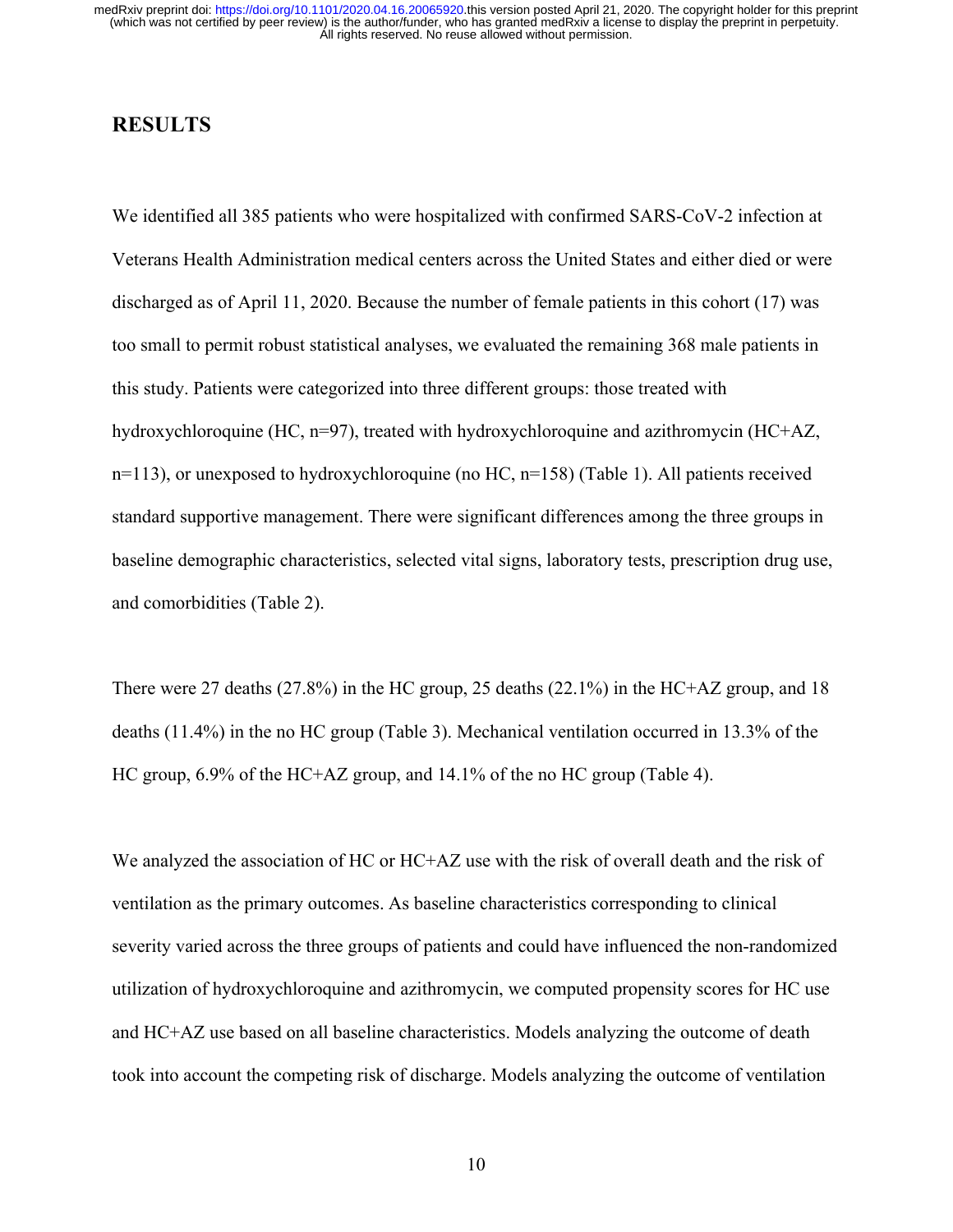took into account the competing risks of discharge and death prior to ventilation. The risks of these outcomes were estimated using subdistribution hazard regression.

Compared to the no HC group, there was a higher risk of death from any cause in the HC group (adjusted HR, 2.61; 95% CI, 1.10 to 6.17; P=0.03) but not in the HC+AZ group (adjusted HR, 1.14; 95% CI, 0.56 to 2.32; P=0.72) (Table 5). We did not observe a significant difference in the risk of ventilation in either the HC group (adjusted HR, 1.43; 95% CI, 0.53 to 3.79; P=0.48) or the HC+AZ group (adjusted HR, 0.43; 95% CI, 0.16 to 1.12; P=0.09), compared to the no HC group (Table 5).

We then analyzed a secondary outcome of death among patients who required mechanical ventilation (Table 1). No significant difference was observed in the risk of death after ventilation in either the HC group (adjusted HR, 4.08; 95% CI, 0.77 to 21.70; P=0.10) or the HC+AZ group (adjusted HR, 1.20; 95% CI, 0.25 to 5.77; P=0.82), compared to the no HC group (Table 5).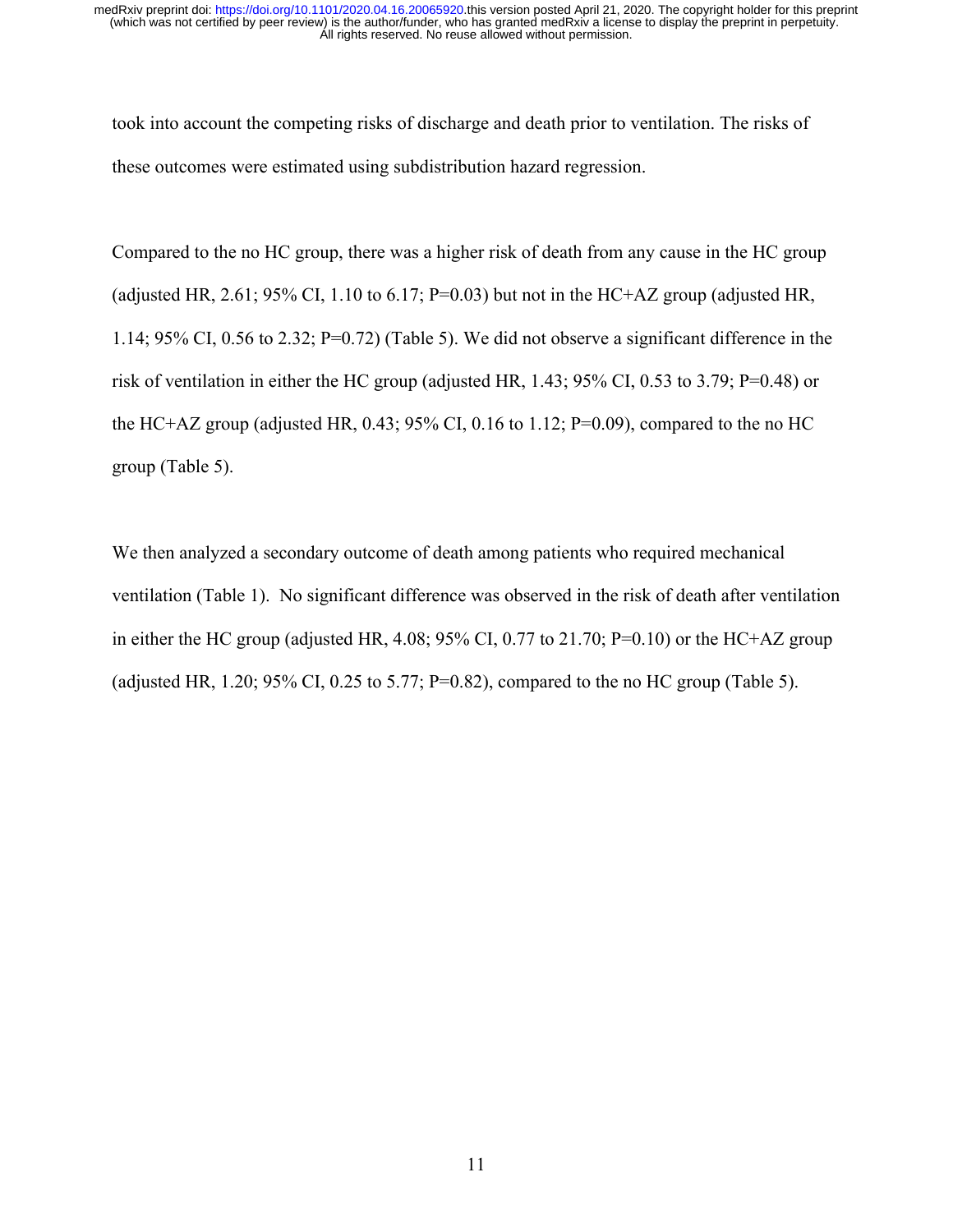# **DISCUSSION**

No effective therapy for Covid-19 has yet been identified. Given the longer development, testing, and approval times for novel chemical entities, repurposing drugs already approved for other indications is a promising approach to rapidly identify an effective therapy. Hydroxychloroquine is at the forefront of drug repurposing candidates Although ongoing randomized, controlled studies are expected to provide more informative evidence about hydroxychloroquine in the coming months, the outcomes observed in our study represent the best available data. This nationwide retrospective study of the largest integrated healthcare system in the United States provides the largest dataset yet reported of the outcomes of Covid-19 patients treated with hydroxychloroquine, with or without azithromycin, anywhere in the world. Specifically, hydroxychloroquine use with or without co-administration of azithromycin did not improve mortality or reduce the need for mechanical ventilation in hospitalized patients. On the contrary, hydroxychloroquine use alone was associated with an increased risk of mortality compared to standard care alone.

Baseline demographic and comorbidity characteristics were comparable across the three treatment groups. However, hydroxychloroquine, with or without azithromycin, was more likely to be prescribed to patients with more severe disease, as assessed by baseline ventilatory status and metabolic and hematologic parameters. Thus, as expected, increased mortality was observed in patients treated with hydroxychloroquine, both with and without azithromycin. Nevertheless, the increased risk of overall mortality in the hydroxychloroquine-only group persisted after adjusting for the propensity of being treated with the drug. That there was no increased risk of

12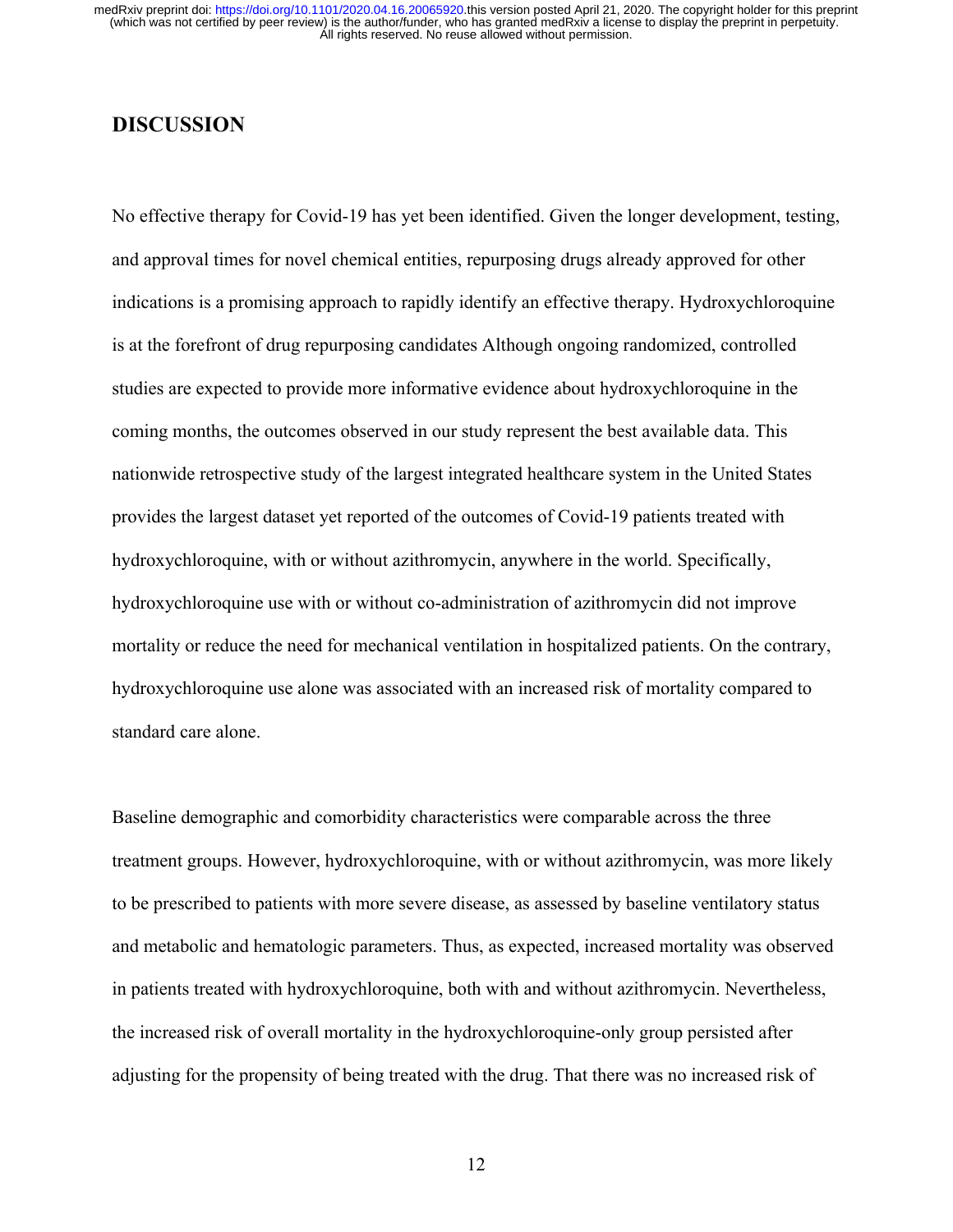ventilation in the hydroxychloroquine-only group suggests that mortality in this group might be attributable to drug effects on or dysfunction in non-respiratory vital organ systems. Indeed, hydroxychloroquine use in Covid-19 patients has been associated with cardiac toxicity.<sup>4</sup>

Hydroxychloroquine has been reported to inhibit SARS-CoV-2 replication *in vitro* with a 50% maximal effective concentration ( $EC_{50}$ ) ranging from 4.5  $\mu$ M to 17  $\mu$ M.<sup>17</sup> However, the approved dosing regimens for hydroxychloroquine in patients with rheumatoid arthritis or lupus generate substantially lower peak serum drug concentrations ( $\sim$ 1  $\mu$ M).<sup>18,19</sup> Administering higher doses of hydroxychloroquine to achieve presumed antiviral concentrations might increase the risk of adverse events. Interestingly, a randomized, controlled trial of high-dose chloroquine, the parent compound of hydroxychloroquine that also has been reported to have *in vitro* antiviral activity against SARS-CoV-217 and similar peak serum concentrations in humans, was halted prematurely due to cardiac toxicity and higher fatality rates in the high-dose chloroquine-treated Covid-19 patients.<sup>20</sup>

Our study has certain limitations including those inherent to all retrospective analyses such as non-randomization of treatments. We did, however adjust for a large number of Covid-19-relevant confounders including comorbidities, medications, clinical and laboratory abnormalities. Despite propensity score adjustment for a large number of relevant confounders, we cannot rule out the possibility of selection bias or residual confounding. Our study cohort comprised only men whose median age was over 65 years. Therefore, the results may not necessarily reflect outcomes in women or in younger hospitalized populations, nor can they be extrapolated to pediatric patients. Our findings may also be influenced by the demographic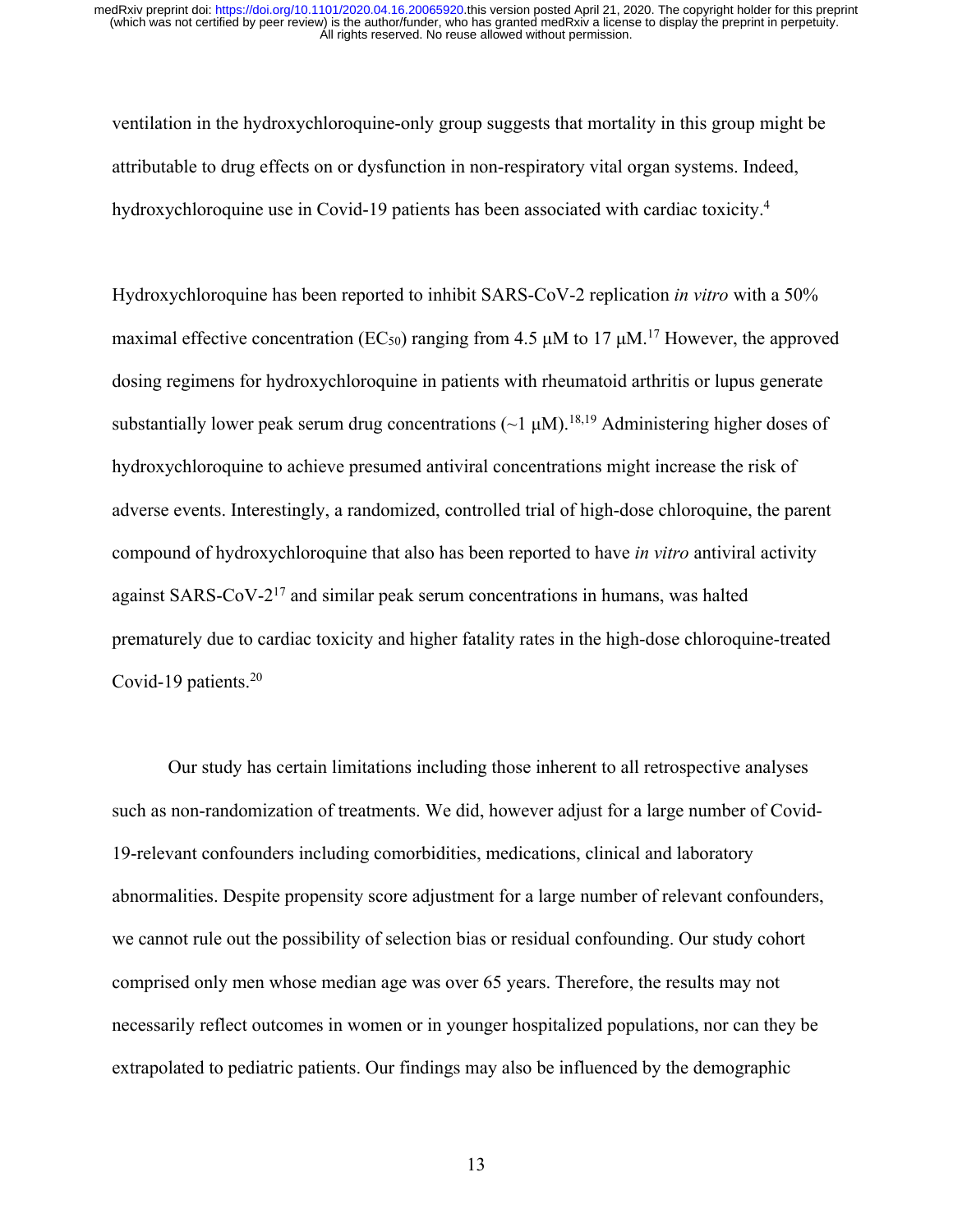composition of patients in our cohort, the majority of whom were black. Disproportionately higher rates of Covid-19-related hospitalization among the black population have also been reported in the United States as a whole.<sup>21</sup>

Our study also has certain strengths. Because we studied data from a comprehensive electronic medical record rather than from an administrative health insurance claims database, we used rigorously identified covariates and outcomes. We studied patients in an integrated national healthcare system; therefore, the data are less susceptible to biases of single-center or regional studies.

Data from ongoing, randomized controlled studies will prove informative when they emerge. Until then, the findings from this retrospective study suggest caution in using hydroxychloroquine in hospitalized Covid-19 patients, particularly when not combined with azithromycin.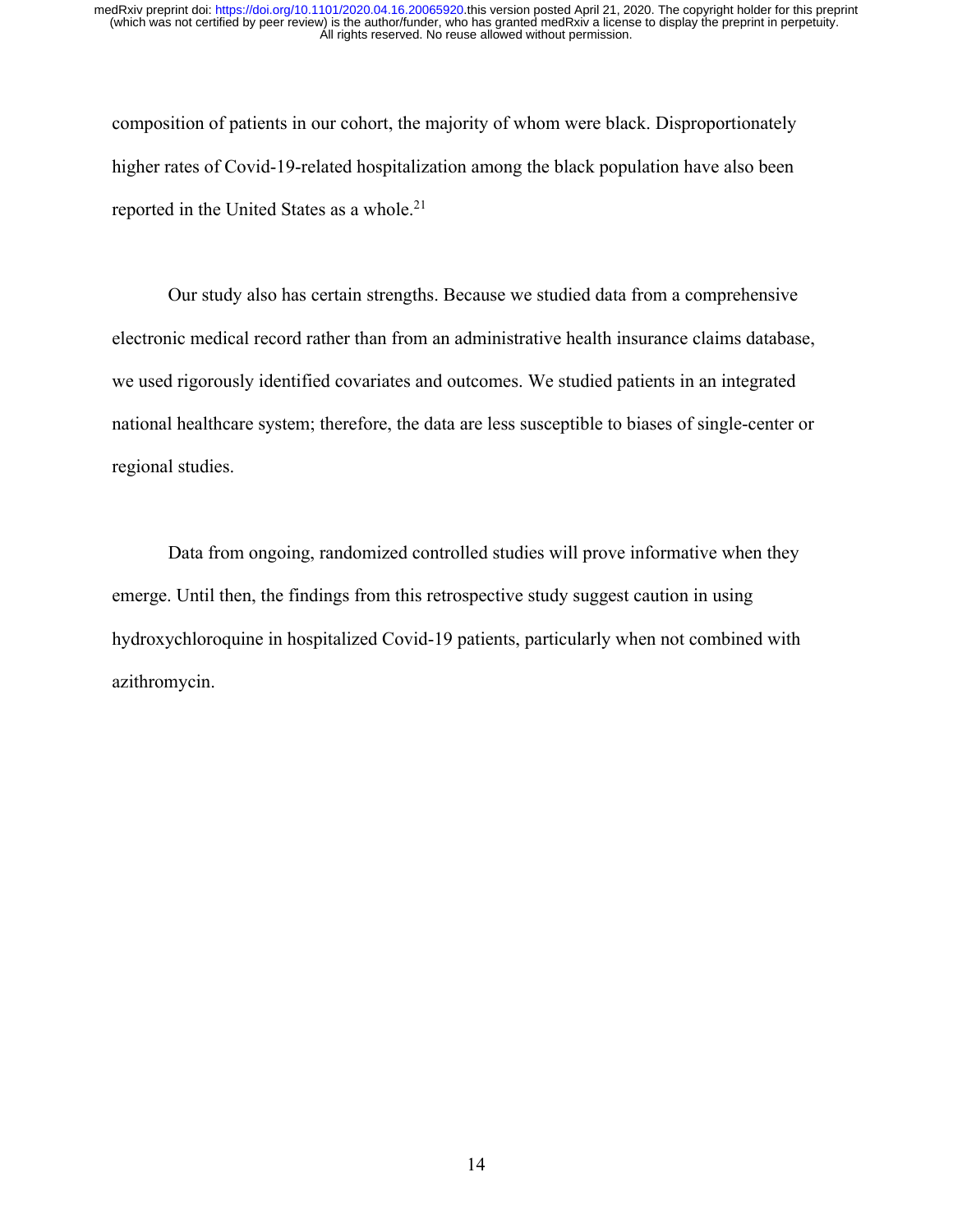# **ACKNOWLEDGMENTS**

This work was supported by National Institutes of Health (USA) grants (R01EY028027 and R01EY029799), DuPont Guerry, III, Professorship, and University of Virginia Strategic Investment Fund to JA. The funders had no role in study design or conduct, data collection, analysis, or interpretation, manuscript writing, or the decision to submit the manuscript for publication. The content of this article is solely the responsibility of the authors and does not necessarily represent the official views of the National Institutes of Health, U.S. Department of Veterans Affairs, nor does mention of trade names, commercial products, or organizations imply endorsement by the United States government. This paper represents original research conducted using data from the Department of Veterans Affairs and is, in part, the result of work supported with resources and the use of facilities at the Dorn Research Institute, Columbia VA Health Care System, Columbia, South Carolina.

Disclosure forms provided by the authors are available with the NEJM. JA is a co-founder of iVeena Holdings, iVeena Delivery Systems and Inflammasome Therapeutics, and has received consultancy fees from Allergan, Biogen, Boehringer Ingelheim, Immunovant, Janssen, Olix Pharmaceuticals, Retinal Solutions, and Saksin LifeSciences, all unrelated to this work. JA is named as an inventor on a patent application filed by the University of Virginia relating to Covid-19 but unrelated to this work. SSS has received research grants from Boehringer Ingelheim, Gilead Sciences, Portola Pharmaceuticals, and United Therapeutics, all unrelated to this work. The other authors declare no competing interests.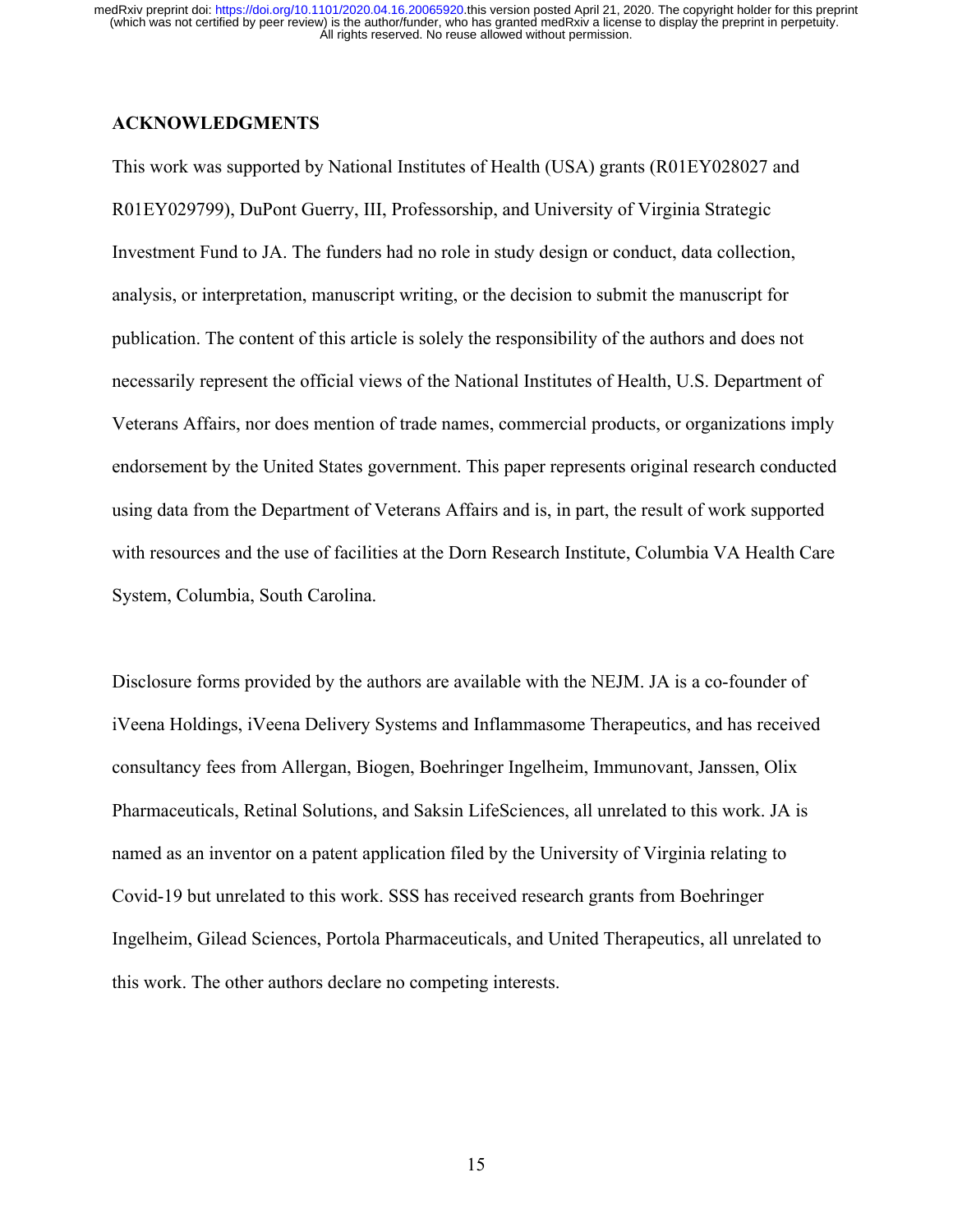# **Table 1. Categorization of patients based on pre-ventilation treatment.**

|                                                    | HC. | $HC+AZ$ | No HC | <b>Total</b> |
|----------------------------------------------------|-----|---------|-------|--------------|
| Treatment during all hospitalization period (N)    | 97  | 113     | 158   | 368          |
| Treatment prior to ventilation (if ventilated) (N) | 90  | 101     | 177   | 368          |

HC: hydroxychloroquine-treated

HC+AZ: hydroxychloroquine and azithromycin-treated

No HC: not treated with hydroxychloroquine

A total of 368 patients met inclusion criteria and were assigned to one of three cohorts based on medication exposure: (1) HC-treated; (2) HC- and AZ-treated; or (3) HC-untreated. Additionally, to examine the association with ventilation (if ventilated), the time of hydroxychloroquine and azithromycin dispense was coded dynamically, before or after ventilator support.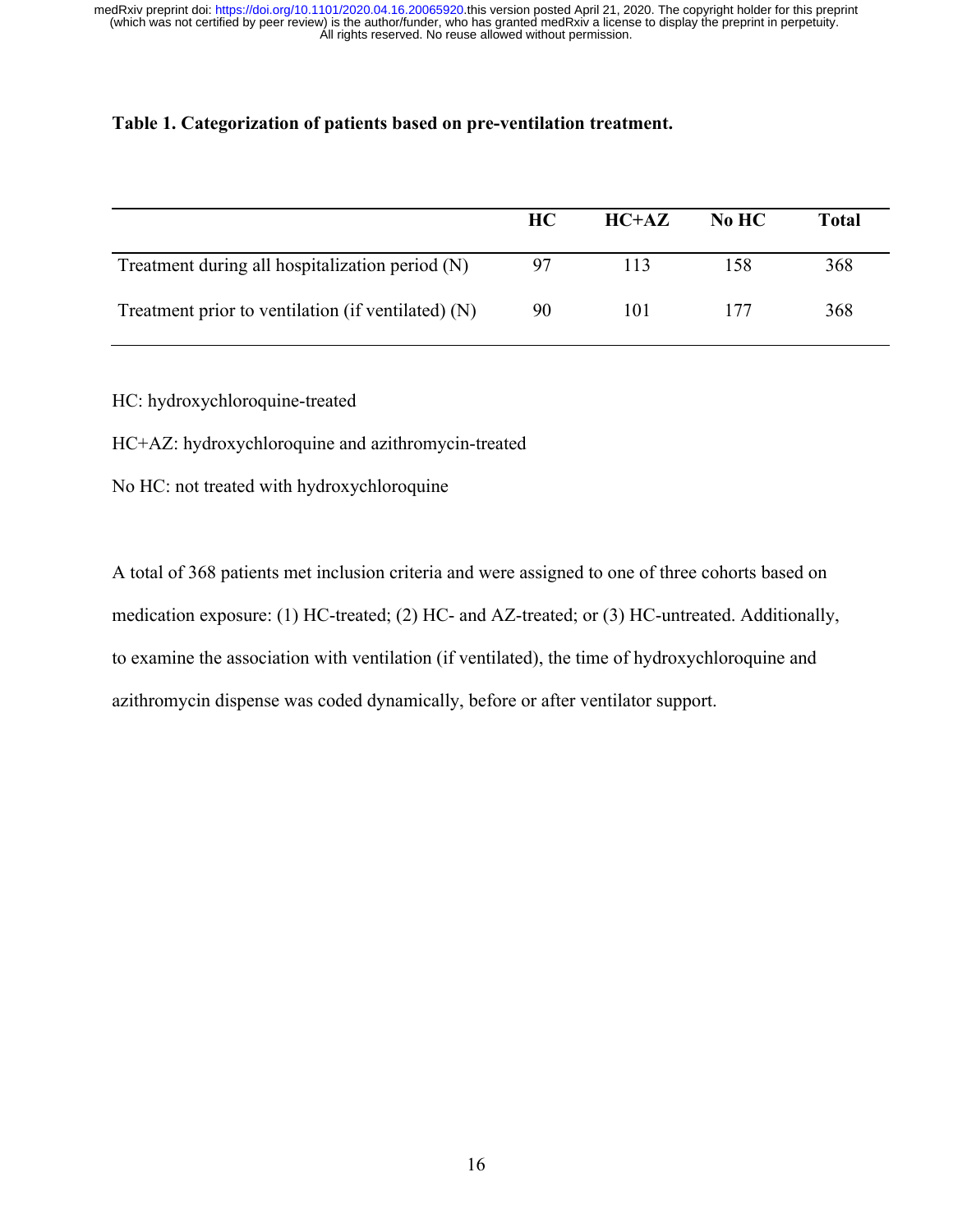|                                                         |                                            | HC                   | $HC+AZ$             | No HC                | $\mathbf{P}$ |
|---------------------------------------------------------|--------------------------------------------|----------------------|---------------------|----------------------|--------------|
| Characteristic                                          |                                            | $N = 97$             | $N = 113$           | $N = 158$            | value        |
| Median age $(IQR) - yr$                                 |                                            | 70 (60-75)           | 68 (59-74)          | $69(59-75)$          | 0.665        |
| Race – no. $(\% )$                                      |                                            |                      |                     |                      |              |
|                                                         | <b>Black</b>                               | 66 (68.0)            | 67(59.3)            | 103(65.2)            | 0.509        |
|                                                         | White                                      | 23(23.7)             | 39(34.5)            | 43 (27.2)            |              |
|                                                         | Other/Unknown                              | 8(8.3)               | 7(6.2)              | 12(7.6)              |              |
| Median body mass index<br>$(IQR) - kg/m2$               |                                            | $30.5(26 -$<br>33.9) | 29.9(25.7-<br>36.6) | 29.6 (26.2-<br>33.2) | 0.228        |
| Azithromycin – no. $(\%)$                               |                                            | 0(0)                 | 113 (100)           | 50 (31.7)            | < 0.001      |
| Angiotensin converting<br>enzyme inhibitor – no. $(\%)$ |                                            | 15(15.5)             | 17(15.0)            | 19(12.0)             | 0.675        |
| Angiotensin II receptor<br>blockers – no. $(\%)$        |                                            | 9(9.3)               | 8(7.1)              | 16(10.1)             | 0.682        |
| Pulse oximetry $-SpO2$                                  |                                            |                      |                     |                      |              |
|                                                         | Median (IQR)                               | 96 (93-98)           | 95 (93-97)          | 96 (94-98)           | 0.024        |
|                                                         | $75-89$ - no. $(\%$ )                      | 4(4.1)               | 2(1.8)              | 2(1.3)               |              |
|                                                         | $90-94$ - no. $(\% )$                      | 32(33.0)             | 46(40.7)            | 40(25.3)             |              |
|                                                         | $≥95$ - no. (%)                            | 61(62.9)             | 65 (57.5)           | 116(73.4)            |              |
| Breaths per minute                                      |                                            |                      |                     |                      |              |
|                                                         | Median (IQR)                               | $20(18-20)$          | $20(18-20)$         | $18(18-20)$          | 0.093        |
|                                                         | $12-22 - no.$ (%)                          | 84 (86.6)            | 97(85.8)            | 146 (92.4)           | 0.241        |
|                                                         | $22-29$ - no. $(\% )$                      | 12(12.4)             | 12(10.6)            | 9(5.7)               |              |
|                                                         | $>29$ - no. $(\%)$                         | 1(1.0)               | 4(3.5)              | 3(1.9)               |              |
| Heart rate - bpm                                        |                                            |                      |                     |                      |              |
|                                                         | Median (IQR)                               | 86 (76-93)           | 87 (78-96)          | 85 (77-95.75)        | 0.346        |
|                                                         | $\leq 60$ - no. $\left(\frac{0}{0}\right)$ | 1(1.0)               | 3(2.7)              | 6(3.8)               | 0.381        |
|                                                         | $60-100$ - no.<br>$(\%)$                   | 83 (85.6)            | 92 (81.4)           | 137(86.7)            |              |
|                                                         | $>100$ - no. $(\%$ )                       | 13(13.4)             | 18 (15.9)           | 15(9.5)              |              |
| Temperature $-$ °C                                      |                                            |                      |                     |                      |              |
|                                                         | Median (IQR)                               | 36.6 (36.6-<br>37.7) | 36.6(36.6-<br>37.2) | 36.6(36.6-<br>37.2)  | 0.314        |
|                                                         | $<$ 35.0 - no. (%)                         | $\boldsymbol{0}$     | 1(1.0)              | $\boldsymbol{0}$     | 0.544        |

# **Table 2. Baseline Demographic and Clinical Characteristics of the Patients.\***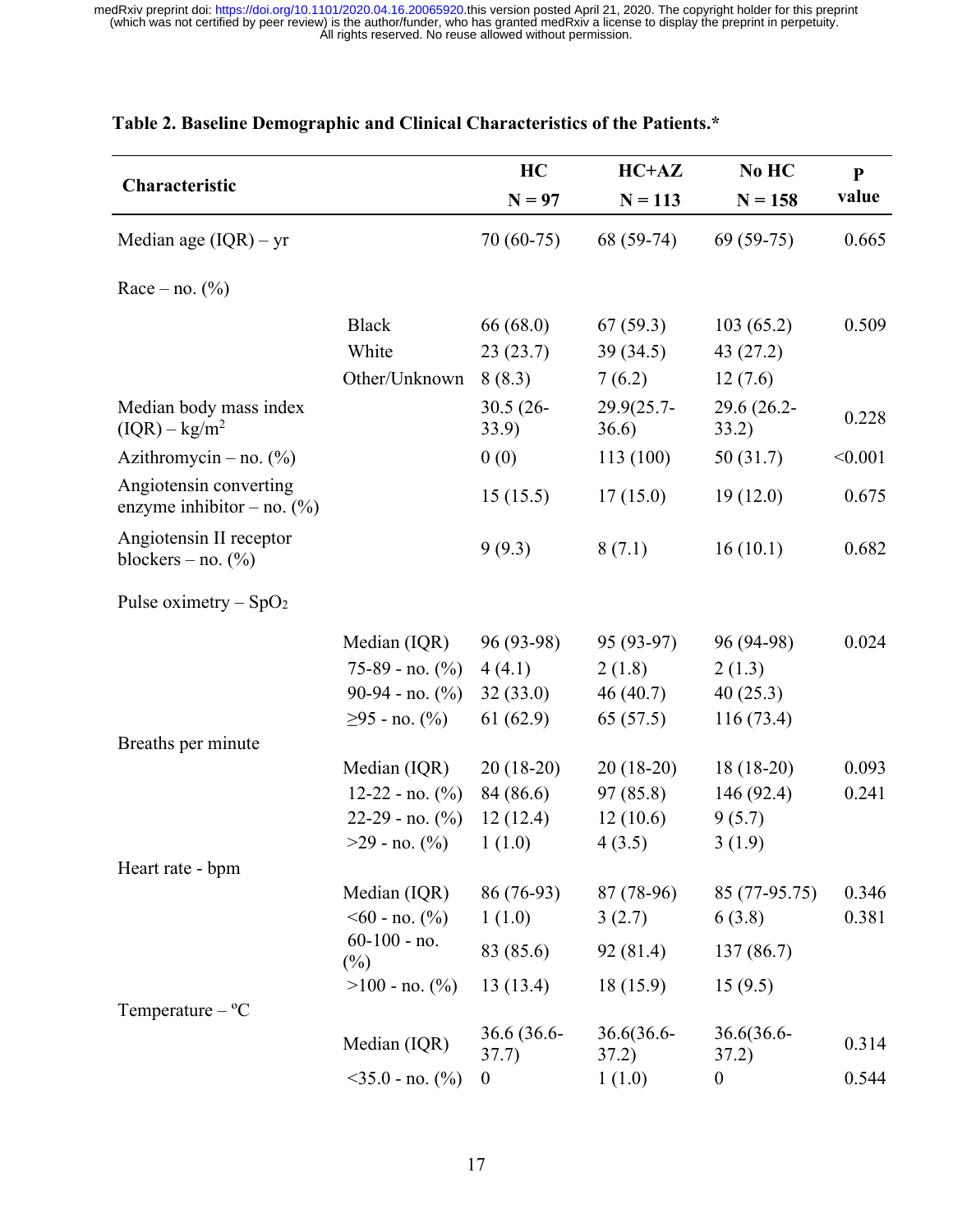|                              | $35.0 - 37.0 - no.$<br>$(\%)$ | 55 (56.7)         | 59(52.2)          | 97(61.4)             |         |
|------------------------------|-------------------------------|-------------------|-------------------|----------------------|---------|
|                              | $37.1 - 38.0 - no.$<br>$(\%)$ | 31(31.7)          | 40(35.4)          | 49 (31.0)            |         |
|                              | $38.1 - 39.0 - no.$<br>$(\%)$ | 11(11.3)          | 13(11.5)          | 12(7.6)              |         |
| Systolic blood pressure -    |                               |                   |                   |                      |         |
| mmHg                         |                               |                   |                   |                      |         |
|                              | Median (IQR)                  | 136 (120-<br>155) | 132 (120-<br>144) | 129 (117.25-<br>145) | 0.048   |
|                              | $590 - no.$ (%)               | $\boldsymbol{0}$  | 1(1.0)            | 1(0.6)               | 0.134   |
|                              | $90-120$ – no.<br>$(\%)$      | 25(25.8)          | 28 (24.8)         | 56 (35.4)            |         |
|                              | $121 - 139 - no.$<br>$(\%)$   | 26(26.8)          | 42 (37.2)         | 50 (31.7)            |         |
|                              | $140-159 - no.$<br>$(\%)$     | 27(27.8)          | 31(27.4)          | 36(22.8)             |         |
|                              | $>159 - no.$ (%)              | 19(19.6)          | 11(9.7)           | 15(9.5)              |         |
| $ALT - no.$ (%)              |                               |                   |                   |                      |         |
|                              | <40 U/liter                   | 52(53.6)          | 63 (55.8)         | 73 (46.2)            | < 0.001 |
|                              | 40-80 U/liter                 | 18(18.6)          | 23(20.4)          | 22(13.9)             |         |
|                              | 81-120 U/liter                | 6(6.2)            | 9(8.0)            | 1(0.6)               |         |
|                              | >120 U/liter                  | 3(3.1)            | 6(5.3)            | 3(1.9)               |         |
|                              | Missing                       | 18(18.6)          | 12(10.6)          | 59 (37.3)            |         |
| $AST - no. (%)$              |                               |                   |                   |                      |         |
|                              | $<$ 40 U/liter                | 37(38.1)          | 41 $(36.3)$       | 60(38.0)             | < 0.001 |
|                              | 40-80 U/liter                 | 28 (28.9)         | 40(35.4)          | 32(20.3)             |         |
|                              | 81-120 U/liter                | 8(8.3)            | 11(9.7)           | 6(3.8)               |         |
|                              | >120 U/liter                  | 5(5.2)            | 11(9.7)           | 2(1.3)               |         |
|                              | Missing                       | 19 (19.6)         | 10(8.9)           | 58 (36.7)            |         |
| Serum albumin – no. $(\%)$   |                               |                   |                   |                      |         |
|                              | $<2.1$ g/dl                   | 2(2.1)            | 5(4.4)            | 1(0.6)               | < 0.001 |
|                              | $2.1 - 2.7$ g/dl              | 26(26.8)          | 13(11.5)          | 9(5.7)               |         |
|                              | 2.8-3.5 $g/dl$                | 44 (45.4)         | 43(38.1)          | 65(41.1)             |         |
|                              | 3.6-5.5 $g/dl$                | 7(7.2)            | 40(35.4)          | 34(21.5)             |         |
|                              | $>5.5$ g/dl                   | $\theta$          | 3(2.7)            | 1(0.6)               |         |
|                              | Missing                       | 18(18.6)          | 9(8.0)            | 48 (30.4)            |         |
| Total bilirubin – no. $(\%)$ |                               |                   |                   |                      |         |
|                              | $< 1.2$ mg/dl                 | $77(79.4\%)$      | 90 (79.7%)        | $87(55.1\%)$         | < 0.001 |
|                              | $1.2 - 1.9$ mg/dl             | $3(3.1\%)$        | $10(8.9\%)$       | 11 $(6.7\%)$         |         |
|                              | $2-5.9$ mg/dl                 | $0(0\%)$          | 3(2.7%)           | $4(2.5\%)$           |         |
|                              | Missing                       | $17(17.5\%)$      | $10(8.9\%)$       | 56 (35.4%)           |         |
|                              |                               |                   |                   |                      |         |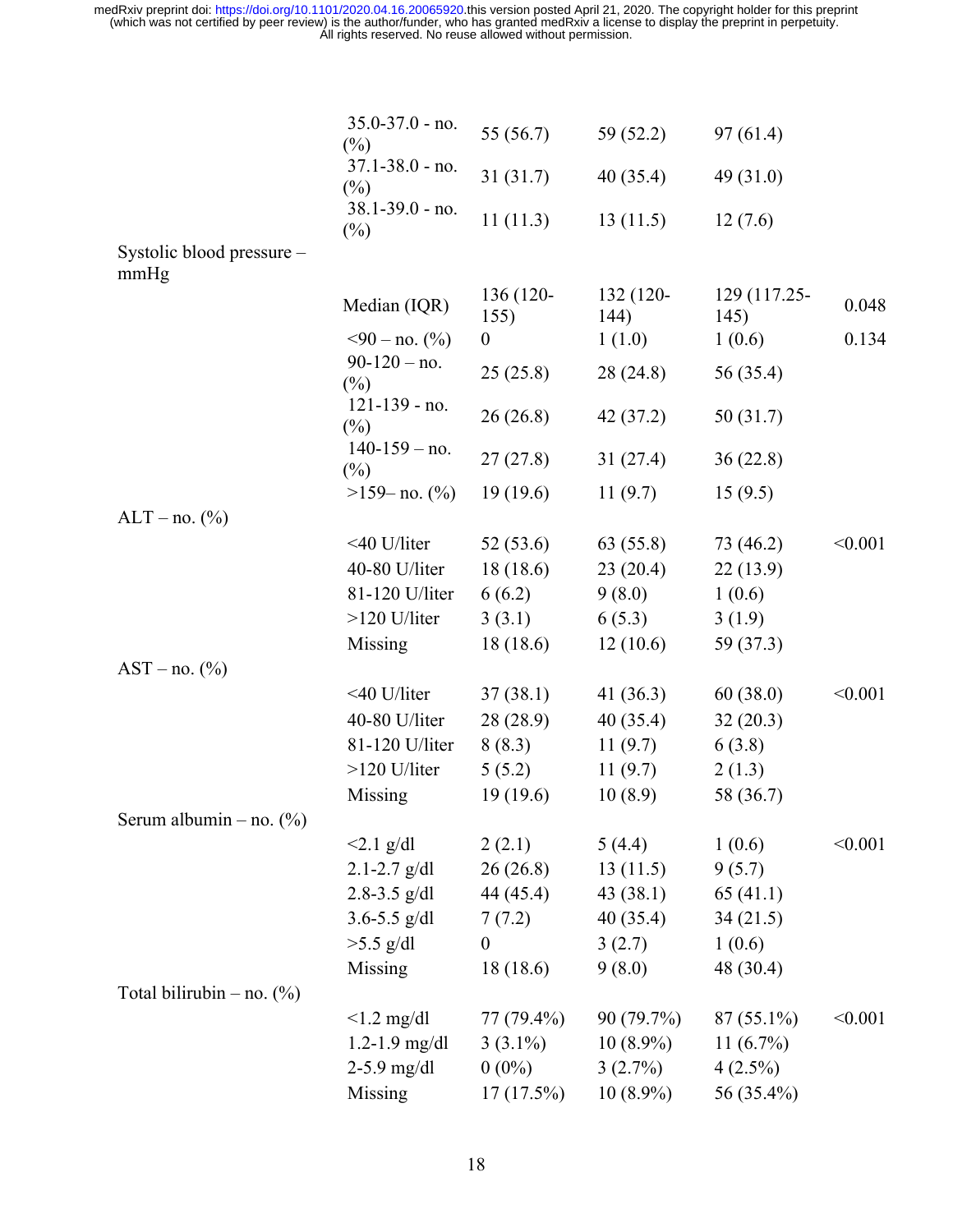| Creatinine – no. $(\%)$   |                                            |                  |                  |                  |         |
|---------------------------|--------------------------------------------|------------------|------------------|------------------|---------|
|                           | $< 1.2$ mg/dl                              | 45 (46.4)        | 55 $(48.7)$      | 75 (47.8)        | 0.092   |
|                           | $1.2 - 1.9$ mg/dl                          | 27(27.8)         | 37(32.7)         | 43(27.2)         |         |
|                           | $2 - 3.4$ mg/dl                            | 5(5.2)           | 5(4.4)           | 14(8.7)          |         |
|                           | $3.5 - 4.9$ mg/dl                          | 2(2.1)           | 1(1.0)           | 3(1.9)           |         |
|                           | $\geq$ 5 mg/dl                             | 17(17.5)         | 13(11.5)         | 12(7.6)          |         |
|                           | Missing                                    | 1(1.0)           | 2(1.8)           | 11(7.0)          |         |
| Erythrocytes – no. $(\%)$ |                                            |                  |                  |                  |         |
|                           | $<$ 4 x10 <sup>6</sup> /mm <sup>3</sup>    | 34(35.1)         | 32(28.3)         | 35(22.2)         | 0.001   |
|                           | 4-6 $x10^6/\text{mm}^3$                    | 59 (60.8)        | 76(67.3)         | 105(66.5)        |         |
|                           | $>6 \times 10^6/\text{mm}^3$               | 2(2.1)           | 3(2.7)           | $\boldsymbol{0}$ |         |
|                           | Missing                                    | 2(2.1)           | 2(1.8)           | 18(11.4)         |         |
| Hematocrit – no. $(\%)$   |                                            |                  |                  |                  |         |
|                           | $<$ 30%                                    | 11(11.3)         | 5(4.4)           | 10(6.3)          | < 0.001 |
|                           | 30-50%                                     | 84 (86.6)        | 103(91.2)        | 130(82.3)        |         |
|                           | $51 - 65%$                                 | $\boldsymbol{0}$ | 3(2.7)           | $\boldsymbol{0}$ |         |
|                           | Missing                                    | 2(2.1)           | 2(1.8)           | 18(11.4)         |         |
| Leukocytes – no. $(\%)$   |                                            |                  |                  |                  |         |
|                           | $\leq$ 4,000 per mm <sup>3</sup> 26 (26.8) |                  | 24(21.2)         | 37(23.4)         | 0.005   |
|                           | 4-10,000 per<br>mm <sup>3</sup>            | 63(65.0)         | 72(63.7)         | 92(58.2)         |         |
|                           | $>10,000$ per<br>mm <sup>3</sup>           | 6(6.2)           | 15(13.3)         | 11(7.0)          |         |
|                           | Missing                                    | 2(2.1)           | 2(1.8)           | 18(11.4)         |         |
| Lymphocytes – no. $(\%)$  |                                            |                  |                  |                  |         |
|                           | $<800$ per mm <sup>3</sup>                 | 24(24.7)         | 34(31.0)         | 22(13.9)         | 0.021   |
|                           | 800-3,000 per<br>mm <sup>3</sup>           | 54 (55.7)        | 60(53.1)         | 90(57.0)         |         |
|                           | $>3,000$ per mm <sup>3</sup> 1 (1.0)       |                  | 2(1.8)           | 7(4.4)           |         |
|                           | Missing                                    | 18(18.6)         | 17(15.0)         | 39(24.7)         |         |
| Platelets – no. $(\%)$    |                                            |                  |                  |                  |         |
|                           | $<$ 20,000 per<br>mm <sup>3</sup>          | $\boldsymbol{0}$ | $\boldsymbol{0}$ | 2(1.3)           | 0.032   |
|                           | $<$ 50,000 per<br>mm <sup>3</sup>          | $\boldsymbol{0}$ | $\boldsymbol{0}$ | 1(0.6)           |         |
|                           | $<$ 100,000 per<br>mm <sup>3</sup>         | 5(5.2)           | 4(3.5)           | 7(4.4)           |         |
|                           | $<$ 150,000 per<br>mm <sup>3</sup>         | 16(16.5)         | 27(23.9)         | 35(22.2)         |         |
|                           | $≥150,000$ per<br>mm <sup>3</sup>          | 72(74.2)         | 80 (70.8)        | 94 (59.5)        |         |
|                           | Missing                                    | 4(4.1)           | 2(1.8)           | 19(12.0)         |         |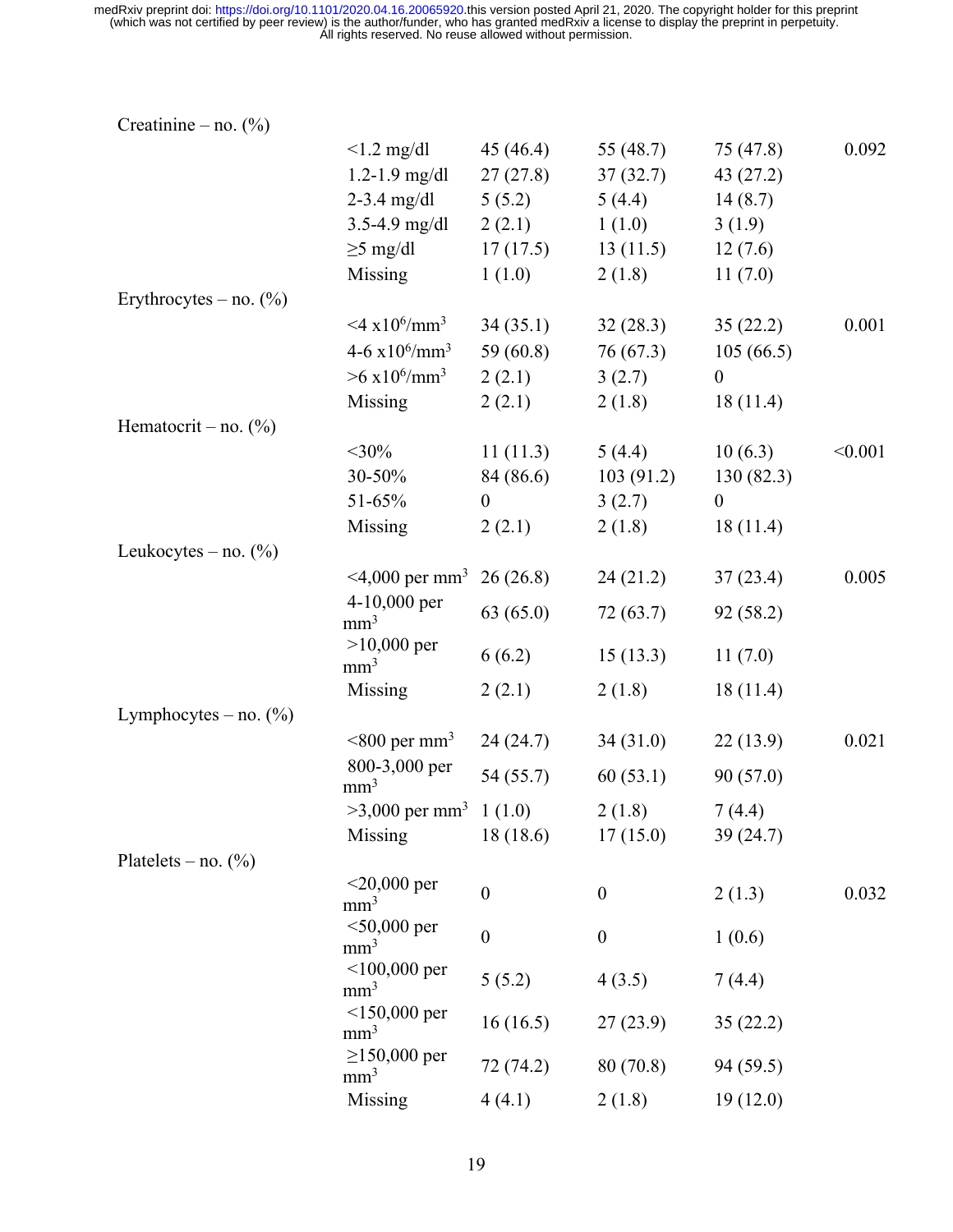Blood urea nitrogen – no.

| $(\%)$                                     |                               |                  |                  |            |         |
|--------------------------------------------|-------------------------------|------------------|------------------|------------|---------|
|                                            | $<$ 20 mg/dl                  | 41 $(42.3)$      | 56 (49.6)        | 81 (51.3)  | 0.578   |
|                                            | $20-40$ mg/dl                 | 29(29.9)         | 33(29.2)         | 39(24.7)   |         |
|                                            | $>40$ mg/dl                   | 15(15.5)         | 17(15.0)         | 20(12.7)   |         |
|                                            | Missing                       | 12(12.4)         | 7(6.2)           | 18(11.4)   |         |
| C reactive protein – no. $(\%)$            |                               |                  |                  |            |         |
|                                            | $<$ 28 mg/liter               | 39(40.2)         | 54 (47.8)        | 49(31.0)   | < 0.001 |
|                                            | 28-69 mg/liter                | 7(7.2)           | 10(8.9)          | 9(5.7)     |         |
|                                            | $>69$ mg/liter                | 15(15.5)         | 28(24.8)         | 16(10.2)   |         |
|                                            | Missing                       | 36(37.1)         | 21(18.6)         | 84 (53.2)  |         |
| Procalcitonin – no. $(\%)$                 |                               |                  |                  |            |         |
|                                            | $0.01 - 0.25$ ng/ml 18 (18.6) |                  | 33(29.2)         | 27(17.1)   | 0.069   |
|                                            | $0.25 - 0.50$ ng/ml $6(6.2)$  |                  | 8(7.1)           | 6(3.8)     |         |
|                                            | $>0.50$ ng/ml                 | 8(8.3)           | 10(8.9)          | 8(5.1)     |         |
|                                            | Missing                       | 65(67.0)         | 62(54.9)         | 117(74.1)  |         |
| Troponin I cardiac – no. $(\%)$            |                               |                  |                  |            |         |
|                                            | $< 0.5$ ng/liter              | 23(23.7)         | 41 $(36.3)$      | 28(17.7)   | 0.024   |
|                                            | $0.5-1.0$ ng/liter            | $\boldsymbol{0}$ | 1(1.0)           | 2(1.3)     |         |
|                                            | $1.1 - 2.5$ ng/liter          | $\boldsymbol{0}$ | $\boldsymbol{0}$ | 3(1.9)     |         |
|                                            | $2.6 - 5.0$ ng/liter          | $\boldsymbol{0}$ | 1(1.0)           | 1(0.6)     |         |
|                                            | $>5$ ng/liter                 | 1(1.0)           | $\boldsymbol{0}$ | $\theta$   |         |
|                                            | Missing                       | 73 (75.3)        | 70(62.0)         | 124(78.5)  |         |
| Erythrocyte sedimentation                  |                               |                  |                  |            |         |
| rate – no. $(\% )$                         |                               |                  |                  |            |         |
|                                            | $<$ 25 mm/h                   | 4(4.1)           | 9(8.0)           | 6(3.8)     | 0.065   |
|                                            | $25-50$ mm/h                  | 7(7.2)           | 9(8.0)           | 12(7.6)    |         |
|                                            | $51-75$ mm/h                  | 6(6.2)           | 17(15.0)         | 13(8.2)    |         |
|                                            | $>75$ mm/h                    | 4(4.1)           | 12(10.6)         | 9(5.7)     |         |
|                                            | Missing                       | 76 (78.4)        | 66 (58.4)        | 118 (74.7) |         |
|                                            |                               |                  |                  |            |         |
| Smoking – no. $(\%)$                       |                               | 18(18.6)         | 13(11.5)         | 21(13.3)   | 0.317   |
| Hyperlipidemia – no. $(\%)$                |                               | 15(15.5)         | 20(17.7)         | 23(14.6)   | 0.779   |
| Asthma $-$ no. $(\%)$                      |                               | 3(3.1)           | 9(8.0)           | 10(6.3)    | 0.322   |
| Charlson comorbidity index,<br>Mean $(SD)$ |                               | 3.4(3.3)         | 2.6(2.7)         | 3.1(3.4)   | 0.223   |
| Myocardial infarction – no. $(\%)$         |                               | 6(6.2)           | 2(1.8)           | 10(6.3)    | 0.181   |
| Congestive heart failure – no. $(\%)$      |                               | 25(25.8)         | 15(13.3)         | 35(22.2)   | 0.062   |
| Peripheral vascular disease – no. $(\%)$   |                               | 23(23.7)         | 15(13.3)         | 26(16.5)   | 0.127   |
| Cerebrovascular disease – no. $(\%)$       |                               | 20(20.7)         | 8(7.1)           | 19(12.0)   | 0.013   |
| Dementia – no. $(\%)$                      |                               | 10(10.3)         | 7(6.2)           | 14(8.9)    | 0.545   |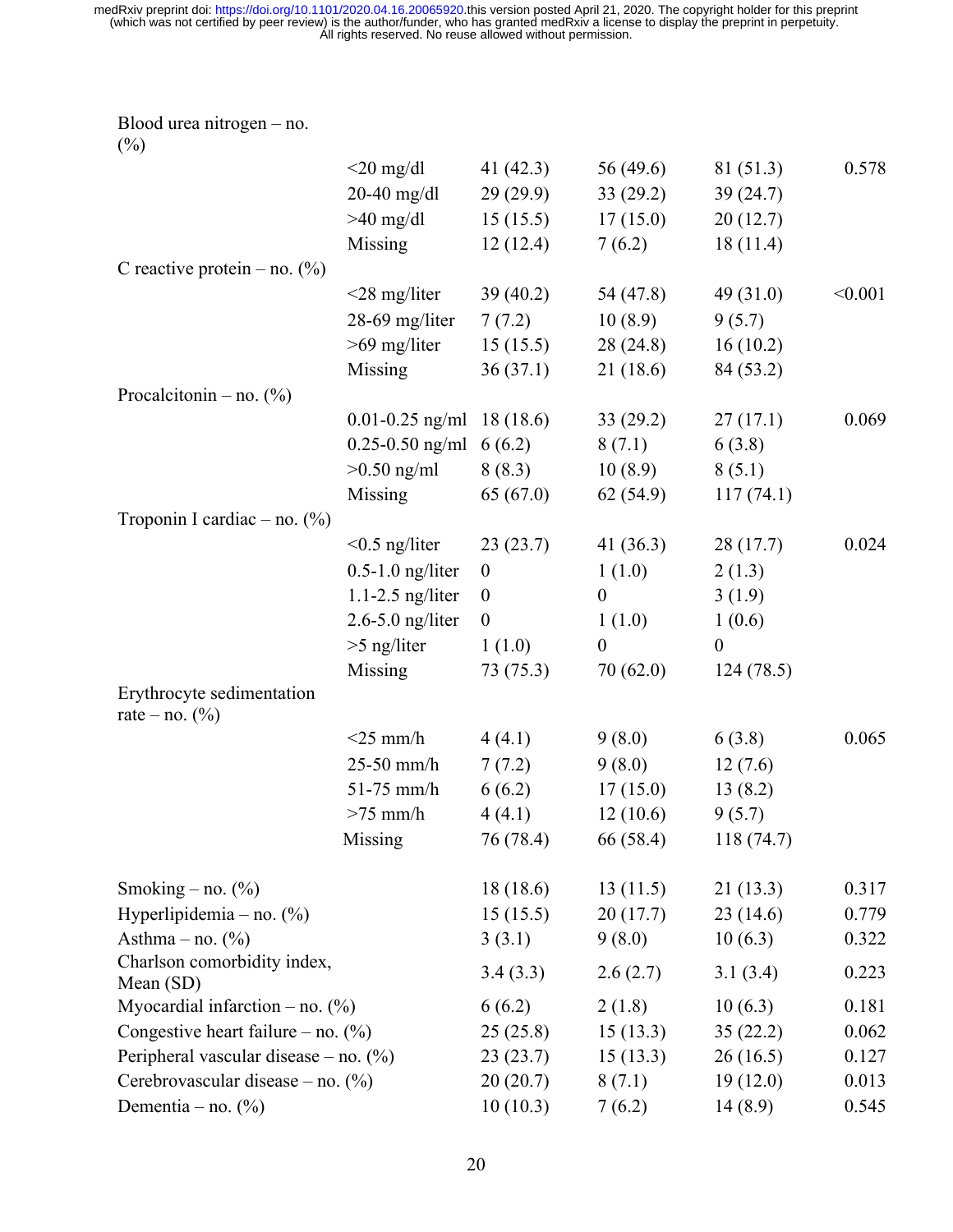| Chronic pulmonary disease – no. $(\%)$                       | 22(22.7) | 20(17.7)       | 30(19.0)  | 0.643 |
|--------------------------------------------------------------|----------|----------------|-----------|-------|
| Connective tissue disease-Rheumatic disease –<br>no. $(\% )$ | 1(1.0)   | 3(2.7)         | 1(0.6)    | 0.347 |
| Peptic ulcer disease – no. $(\%)$                            | 1(1.0)   | $\overline{0}$ | 1(0.6)    | 0.586 |
| Mild liver disease – no. $(\%)$                              | 7(7.2)   | 11(9.7)        | 12(7.6)   | 0.757 |
| Diabetes without complications – no. $(\%)$                  | 47(48.5) | 41 $(36.3)$    | 71 (44.9) | 0.175 |
| Diabetes with complications – no. $(\%)$                     | 30(30.9) | 21(18.6)       | 39(24.7)  | 0.116 |
| Paraplegia/Hemiplegia – no. $(\%)$                           | 2(2.1)   | 4(3.5)         | 2(1.3)    | 0.447 |
| Renal disease – no. $(\% )$                                  | 25(25.8) | 24(21.2)       | 43(27.2)  | 0.523 |
| Cancer – no. $(\% )$                                         | 17(17.5) | 15(13.3)       | 27(17.1)  | 0.628 |
| Moderate/severe liver disease – no. $(\%)$                   | 1(1.0)   | 1(1.0)         | 2(1.3)    | 0.955 |
| Metastatic carcinoma – no. $(\%)$                            | 1(1.0)   | 3(2.7)         | 3(1.9)    | 0.692 |
| $HIV/AIDS - no.$ (%)                                         | 1(1.0)   | 4(3.5)         | 4(2.5)    | 0.5   |

\*ALT denotes alanine aminotransferase, AST aspartate aminotransferase, and IQR interquartile

range. To convert the values for creatinine to micromoles per liter, multiply by 88.4

- HC: hydroxychloroquine-treated
- HC+AZ: hydroxychloroquine and azithromycin-treated
- No HC: not treated with hydroxychloroquine

Patient demographic and clinical characteristics, including those associated with the Covid-19

disease severity, were evaluated at date of admission,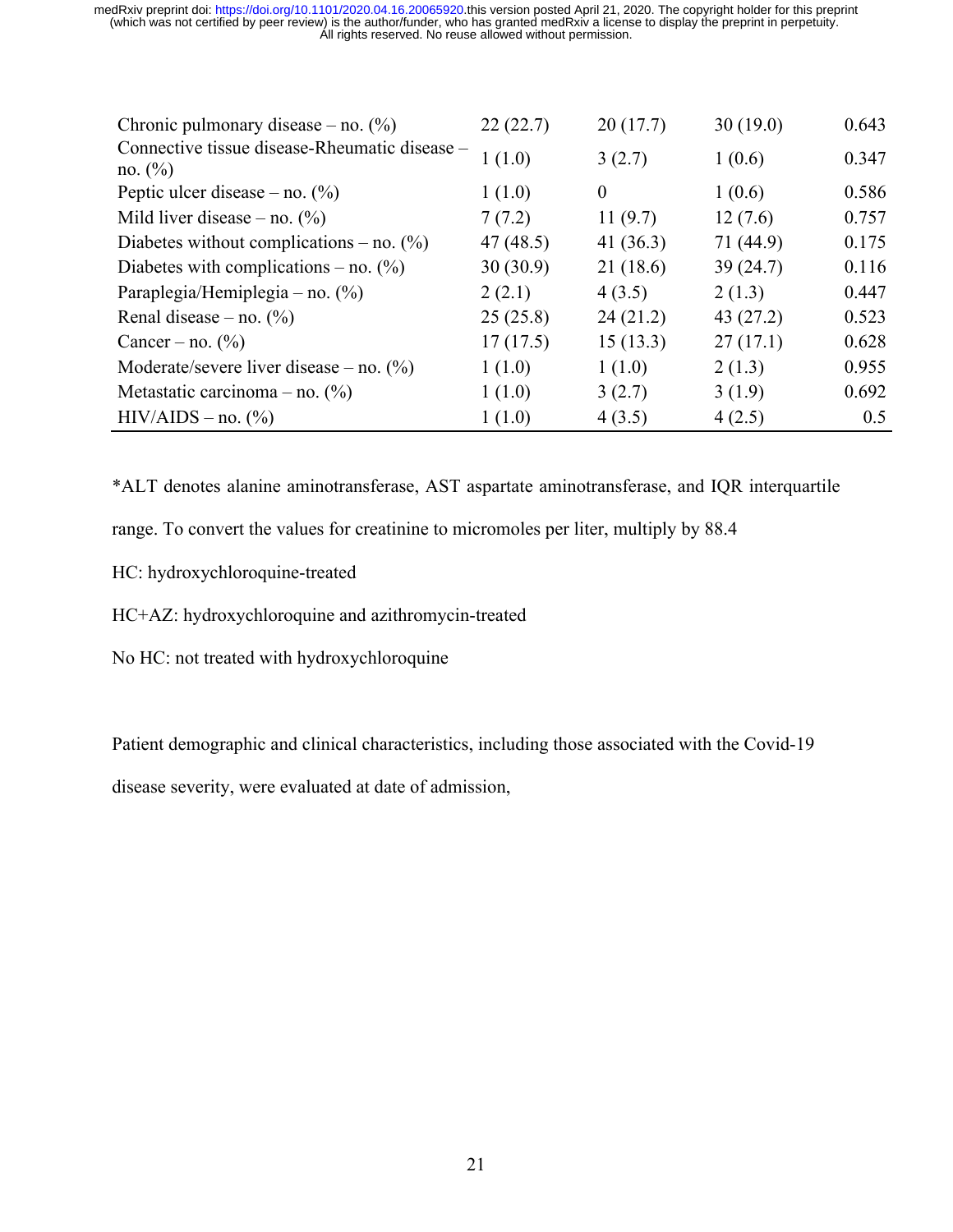# **Table 3. Outcomes based on treatment exposure.**

|                        | HC        | $HC+AZ$              | No HC     | P value |  |
|------------------------|-----------|----------------------|-----------|---------|--|
| Outcome                | $N=97$    | $N=113$<br>$N = 158$ |           |         |  |
| Death – no. $(\%)$     | 27(27.8)  | 25(22.1)             | 18(11.4)  | 0.003   |  |
| Discharge – no. $(\%)$ | 70 (72.2) | 88 (77.9)            | 140(88.6) |         |  |

HC: hydroxychloroquine-treated

- HC+AZ: hydroxychloroquine and azithromycin-treated
- No HC: not treated with hydroxychloroquine

Among the 368 patients evaluated, there were a total of 70 deaths. Patients not treated with hydroxychloroquine (No HC) had the lowest rate of death compared to the HC and HC+AZ cohorts.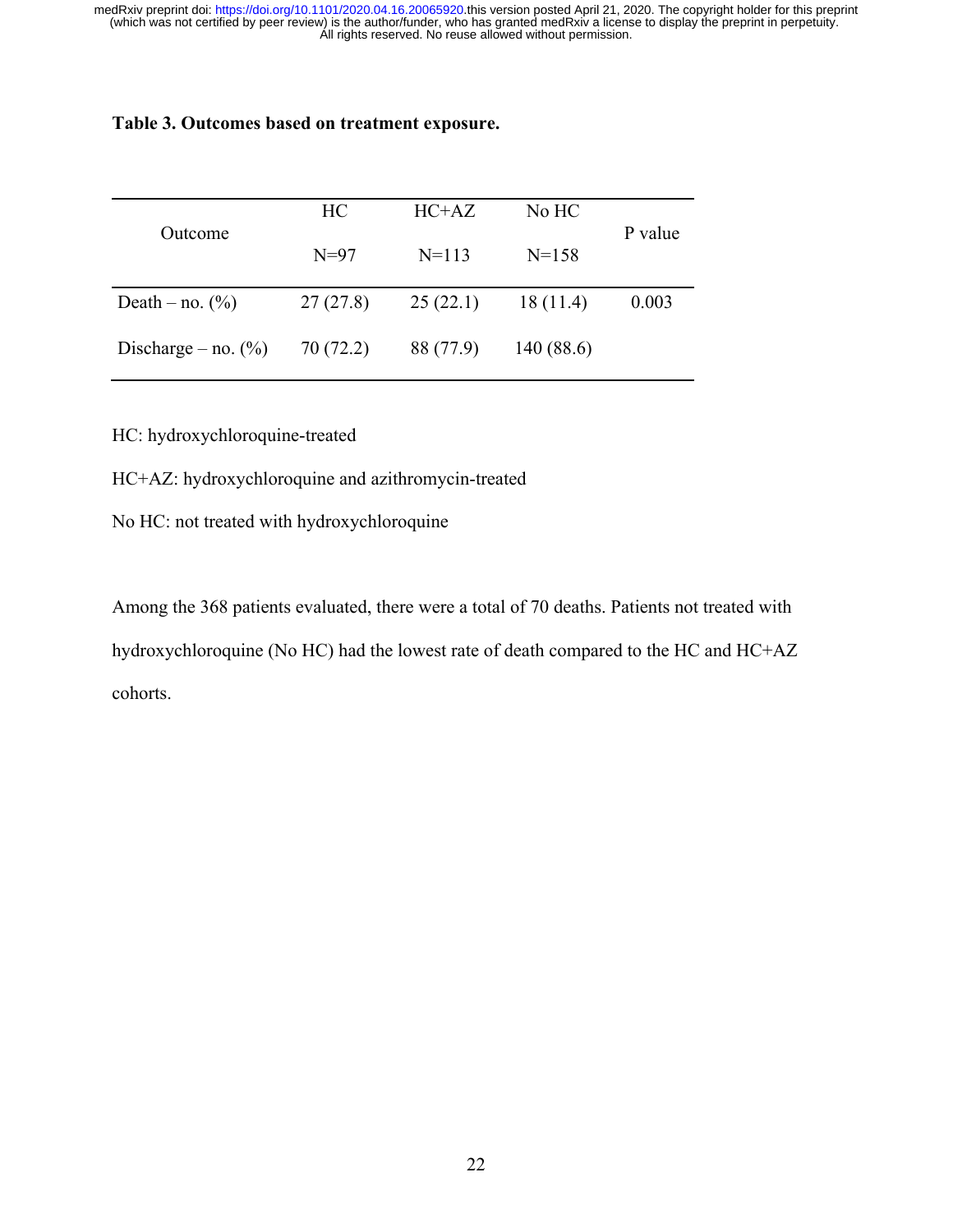|                                            | <b>Pre-Ventilation Treatment – N <math>(\%)</math></b> |           |           |         |  |
|--------------------------------------------|--------------------------------------------------------|-----------|-----------|---------|--|
|                                            | HC                                                     | $HC+AZ$   | $No$ $HC$ |         |  |
| <b>Outcome</b>                             | $N=90$                                                 | $N = 101$ | $N = 177$ | P value |  |
| Ventilation – no. $(\%)$                   | 12(13.3)                                               | 7(6.9)    | 25(14.1)  | 0.547   |  |
| Death without ventilation – no. $(\%)$     | 9(10)                                                  | 11(10.9)  | 15(8.4)   |         |  |
| Discharge without ventilation – no. $(\%)$ | 69 (76.7)                                              | 83 (82.2) | 137(77.4) |         |  |

HC: hydroxychloroquine-treated

HC+AZ: hydroxychloroquine and azithromycin-treated

No HC: not treated with hydroxychloroquine

Patients received treatment at different time periods during hospitalization. The table documents outcomes based upon pre-ventilation treatment.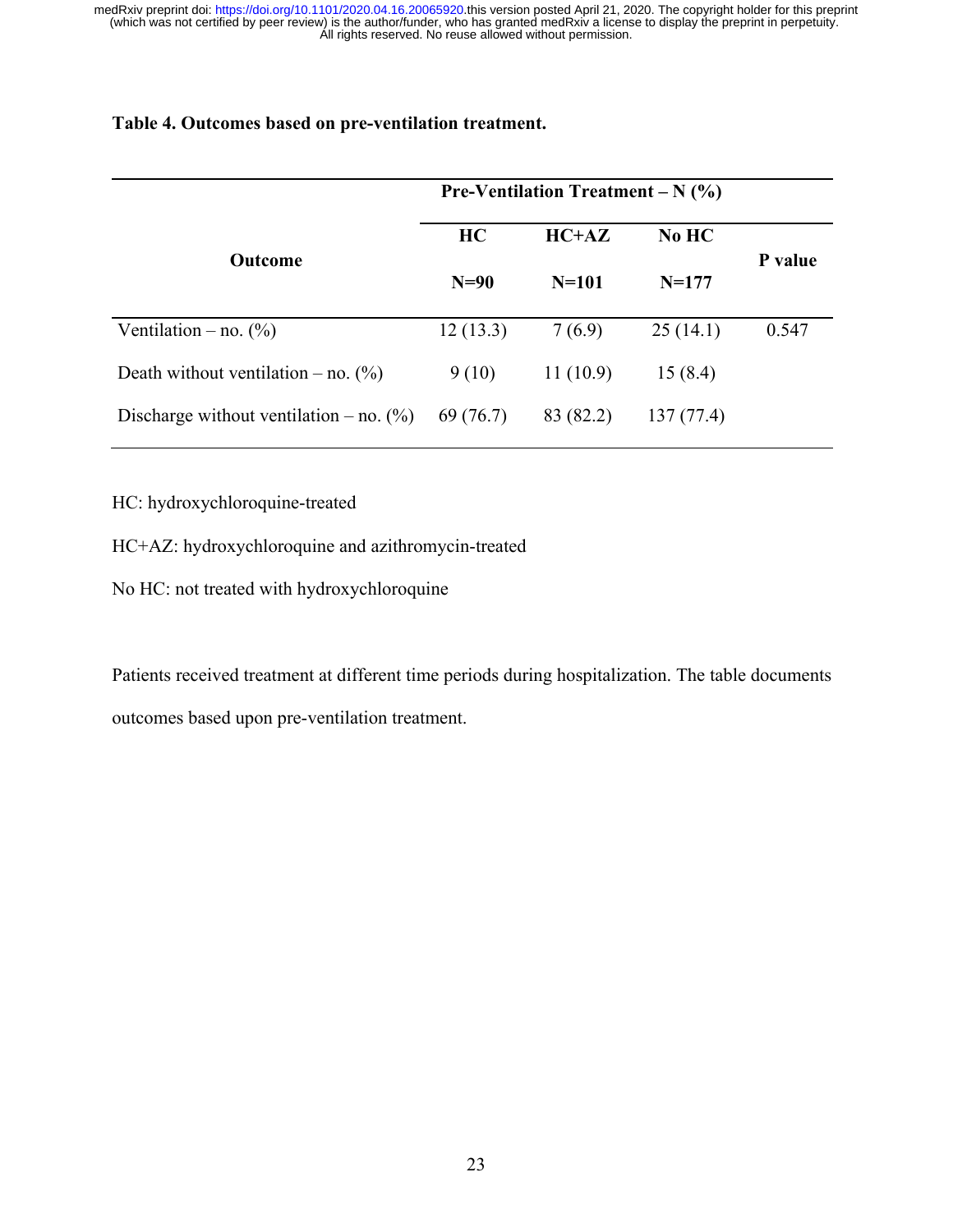# **Table 5. Subdistribution hazard of ventilation, death and death after ventilation.**

|         |           | <b>Adjusted Hazard Ratio (95% Confidence Interval)</b> |                   |                         |  |  |
|---------|-----------|--------------------------------------------------------|-------------------|-------------------------|--|--|
|         |           | <b>Ventilation</b>                                     | Death             | Death after ventilation |  |  |
| HC      | vs. No HC | $1.43(0.53-3.79)$                                      | $2.61(1.10-6.17)$ | $4.08(0.77-21.70)$      |  |  |
| $HC+AZ$ |           | $0.43(0.16-1.12)$                                      | $1.14(0.56-2.32)$ | $1.20(0.25-5.77)$       |  |  |

HC: hydroxychloroquine-treated

HC+AZ: hydroxychloroquine and azithromycin-treated

No HC: not treated with hydroxychloroquine

The association between treatment and the outcomes using competing risk hazard regression adjusting for all clinical characteristics via propensity scores. Discharge and death were taken into account as competing risks and subdistribution hazard ratios are presented.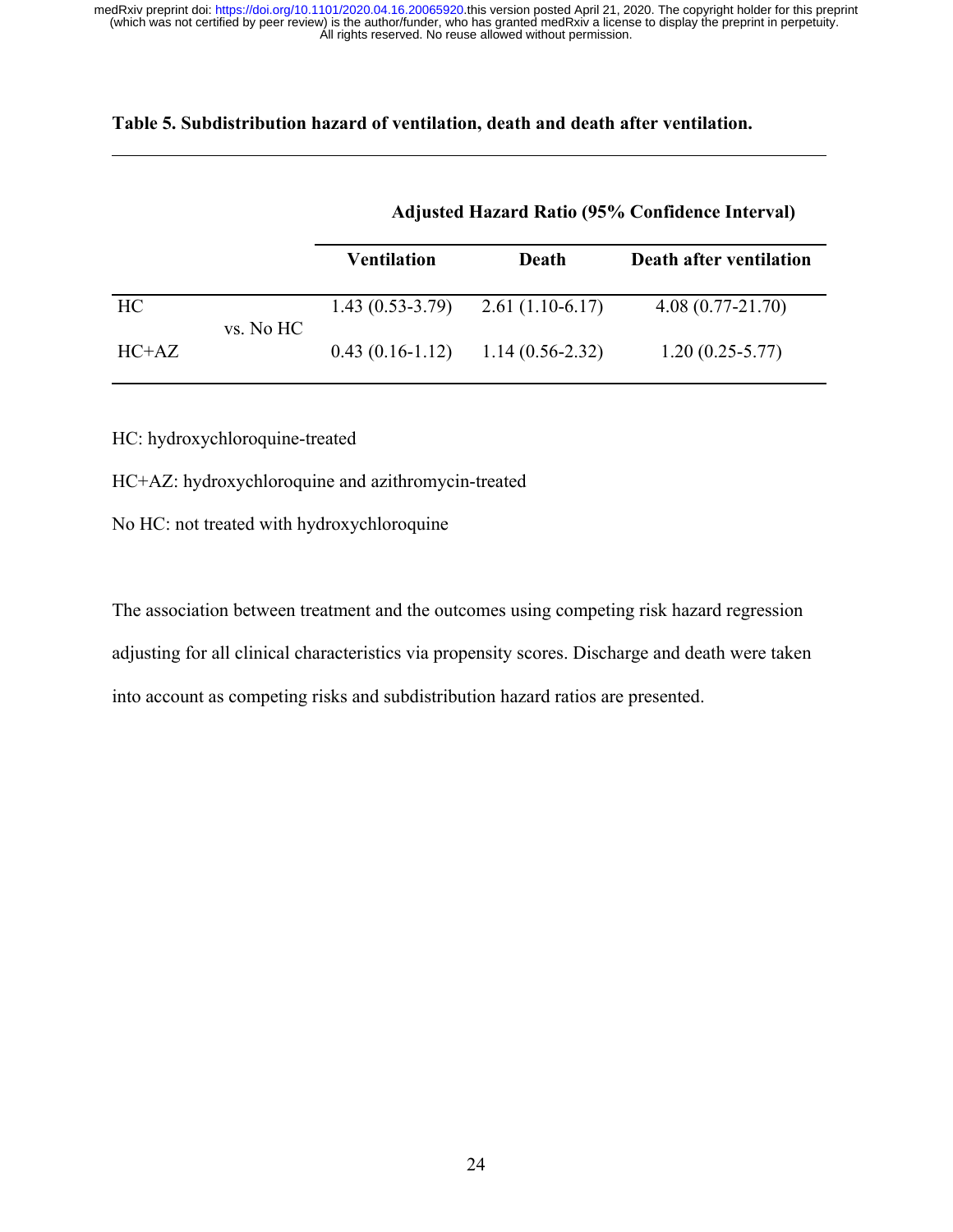# **REFERENCES**

1. Gautret P, Lagier JC, Parola P, et al. Hydroxychloroquine and azithromycin as a treatment of COVID-19: results of an open-label non-randomized clinical trial. Int J Antimicrob Agents 2020:105949. doi: 10.1016/j.ijantimicag.2020.105949

2. Chen Z, Hu J, Zhang Z, et al. Efficacy of hydroxychloroquine in patients with COVID-19: results of a randomized clinical trial. medRxiv 2020:2020.03.22.20040758.

3. Jun C, Danping L, Li L, et al. A pilot study of hydroxychloroquine in treatment of patients with common coronavirus disease-19 (COVID-19).

J Zhejiang Univ (Med Sci) 2020. doi: 10.3785/j.issn.1008-9292.2020.03.03

4. Mahevas M, Tran V-T, Roumier M, et al. No evidence of clinical efficacy of hydroxychloroquine in patients hospitalized for COVID-19 infection with oxygen requirement: results of a study using routinely collected data to emulate a target trial. medRxiv 2020:2020.04.10.20060699.

5. Molina JM, Delaugerre C, Le Goff J, et al. No evidence of rapid antiviral clearance or clinical benefit with the combination of hydroxychloroquine and azithromycin in patients with severe COVID-19 infection. Médecine et Maladies Infectieuses 2020. doi:

10.1016/j.medmal.2020.03.006

6. Sanders JM, Monogue ML, Jodlowski TZ, Cutrell JB. Pharmacologic Treatments for Coronavirus Disease 2019 (COVID-19): A Review. JAMA 2020. doi:10.1001/jama.2020.6019

7. Voss A. Official Statement from International Society of Antimicrobial Chemotherapy (ISAC). 2020. https://www.isac.world/news-and-publications/isac-elsevier-statement

25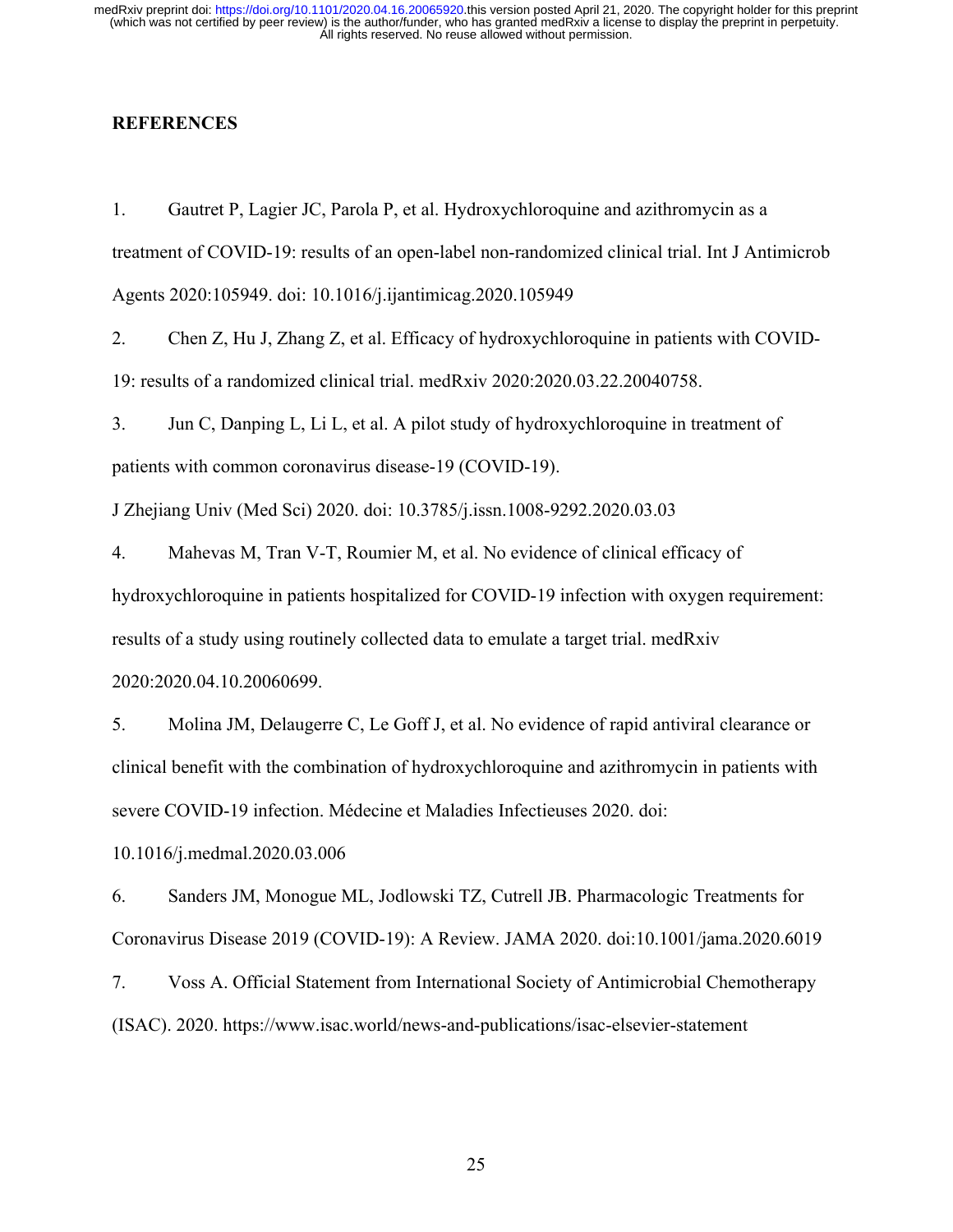8. Rome BN, Avorn J. Drug Evaluation during the Covid-19 Pandemic. N Engl J Med 2020. doi: 10.1056/NEJMp2009457

9. Food and Drug Administration. 2020. (Accessed 15 Apr, 2020, at

https://www.fda.gov/media/136537/download)

10. Guan W-j, Ni Z-y, Hu Y, et al. Clinical Characteristics of Coronavirus Disease 2019 in China. N Engl J Med 2020. doi: 10.1056/NEJMoa2002032

11. Zhou F, Yu T, Du R, et al. Clinical course and risk factors for mortality of adult inpatients with COVID-19 in Wuhan, China: a retrospective cohort study. The Lancet 2020;395:1054-62.

12. Austin PC, Fine JP. Practical recommendations for reporting Fine-Gray model analyses for competing risk data. Stat Med 2017;36:4391-400.

13. Fine JP, Gray RJ. A Proportional Hazards Model for the Subdistribution of a Competing Risk. Journal of the American Statistical Association 1999;94:496-509.

14. Liu M, Lu W, Shao Y. A Monte Carlo approach for change-point detection in the Cox proportional hazards model. Stat Med 2008;27:3894-909.

15. Sfumato P, Boher J-M. CRAN-Package goffte: Goodness-of-Fit for Time-to-Event Data. R package version 1.0.5, ed2017.

16. Tian Y, Baro E, Zhang R. Performance evaluation of regression splines for propensity score adjustment in post-market safety analysis with multiple treatments. Journal of Biopharmaceutical Statistics 2019;29:810-21.

17. Liu J, Cao R, Xu M, et al. Hydroxychloroquine, a less toxic derivative of chloroquine, is effective in inhibiting SARS-CoV-2 infection in vitro. Cell Discov 2020;6:16.